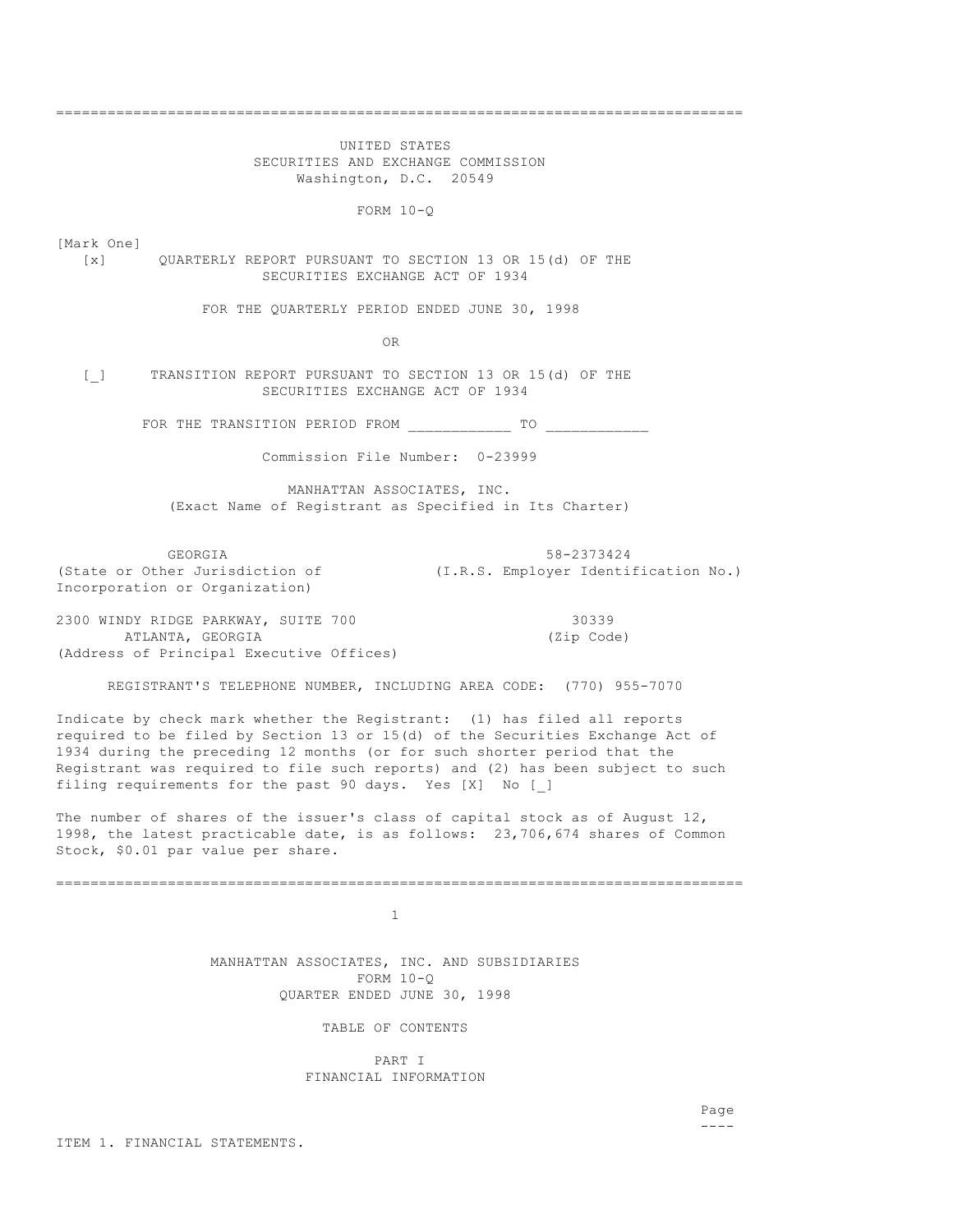|  | Condensed Consolidated Balance Sheets as of June 30, 1998                                                                                                                         |  |
|--|-----------------------------------------------------------------------------------------------------------------------------------------------------------------------------------|--|
|  | Condensed Consolidated Statements of Income for the three months<br>ended June 30, 1998 and 1997 (unaudited) and for the six months<br>ended June 30, 1998 and 1997 (unaudited) 4 |  |
|  | Condensed Consolidated Statements of Cash Flows for the six months<br>ended June 30, 1998 and 1997 (unaudited)  5                                                                 |  |
|  | Notes to Condensed Consolidated                                                                                                                                                   |  |
|  | ITEM 2. MANAGEMENT'S DISCUSSION AND ANALYSIS OF FINANCIAL CONDITION                                                                                                               |  |
|  | PART II<br>OTHER INFORMATION                                                                                                                                                      |  |
|  |                                                                                                                                                                                   |  |
|  | Item 2. Changes in Securities and Use of Proceeds 17                                                                                                                              |  |
|  |                                                                                                                                                                                   |  |
|  | Item 4. Submission of Matters to a Vote of Security Holders 17                                                                                                                    |  |

Item 5. Other Information................................................... 17 Item 6. Exhibits and Reports on Form 8-K.................................... 18 Signatures.................................................................. 19

## 2

# PART I FINANCIAL INFORMATION

Item 1. Financial Statements.

# MANHATTAN ASSOCIATES, INC. AND SUBSIDIARIES CONDENSED CONSOLIDATED BALANCE SHEETS (in thousands, except share and per share amounts)

|                                                                                                                                                                                                                                                                                                                  |                                                                                                  |               | JUNE 30, 1998 DECEMBER 31, 1997                                                                                                                                                                                                                                                                                                                                                                              |  |
|------------------------------------------------------------------------------------------------------------------------------------------------------------------------------------------------------------------------------------------------------------------------------------------------------------------|--------------------------------------------------------------------------------------------------|---------------|--------------------------------------------------------------------------------------------------------------------------------------------------------------------------------------------------------------------------------------------------------------------------------------------------------------------------------------------------------------------------------------------------------------|--|
|                                                                                                                                                                                                                                                                                                                  | (unaudited)                                                                                      |               |                                                                                                                                                                                                                                                                                                                                                                                                              |  |
| ASSETS                                                                                                                                                                                                                                                                                                           |                                                                                                  |               |                                                                                                                                                                                                                                                                                                                                                                                                              |  |
| Current Assets:<br>Accounts receivable, net of allowance for doubtful accounts of \$1,013 and                                                                                                                                                                                                                    | \$36,107                                                                                         |               | \$3.194                                                                                                                                                                                                                                                                                                                                                                                                      |  |
| \$970 at June 30, 1998 and December 31, 1997, respectively                                                                                                                                                                                                                                                       | --------                                                                                         | 14,735<br>722 | 9,242<br>384<br>$\frac{1}{2} \frac{1}{2} \frac{1}{2} \frac{1}{2} \frac{1}{2} \frac{1}{2} \frac{1}{2} \frac{1}{2} \frac{1}{2} \frac{1}{2} \frac{1}{2} \frac{1}{2} \frac{1}{2} \frac{1}{2} \frac{1}{2} \frac{1}{2} \frac{1}{2} \frac{1}{2} \frac{1}{2} \frac{1}{2} \frac{1}{2} \frac{1}{2} \frac{1}{2} \frac{1}{2} \frac{1}{2} \frac{1}{2} \frac{1}{2} \frac{1}{2} \frac{1}{2} \frac{1}{2} \frac{1}{2} \frac{$ |  |
|                                                                                                                                                                                                                                                                                                                  | 51,564                                                                                           |               | 12,820                                                                                                                                                                                                                                                                                                                                                                                                       |  |
|                                                                                                                                                                                                                                                                                                                  | 4,559<br>1,498<br>-------                                                                        |               | 1,943<br>243<br>$- - - - - - -$                                                                                                                                                                                                                                                                                                                                                                              |  |
|                                                                                                                                                                                                                                                                                                                  | $\qquad \qquad \doteq\qquad \qquad \doteq\qquad \qquad \qquad \qquad \doteq\qquad \qquad \qquad$ | \$57.621      | \$15,006<br>$=$ $=$ $=$ $=$ $=$ $=$                                                                                                                                                                                                                                                                                                                                                                          |  |
| LIABILITIES AND STOCKHOLDERS' EOUITY                                                                                                                                                                                                                                                                             |                                                                                                  |               |                                                                                                                                                                                                                                                                                                                                                                                                              |  |
| Current Liabilities:                                                                                                                                                                                                                                                                                             | \$5,846<br>3,004                                                                                 |               | \$ 3,687<br>1,019<br>1,846                                                                                                                                                                                                                                                                                                                                                                                   |  |
|                                                                                                                                                                                                                                                                                                                  | --------<br>8,850                                                                                |               | $- - - - - - -$<br>6,552                                                                                                                                                                                                                                                                                                                                                                                     |  |
| Stockholders' equity:<br>Preferred stock, no par value; 20,000,000 shares authorized, no shares<br>issued or outstanding at June 30, 1998 and December 31, 1997<br>Common stock, \$.01 par value; 100,000,000 shares authorized, 23,706,674 and<br>20,000,008 shares issued and outstanding at June 30, 1998 and |                                                                                                  |               |                                                                                                                                                                                                                                                                                                                                                                                                              |  |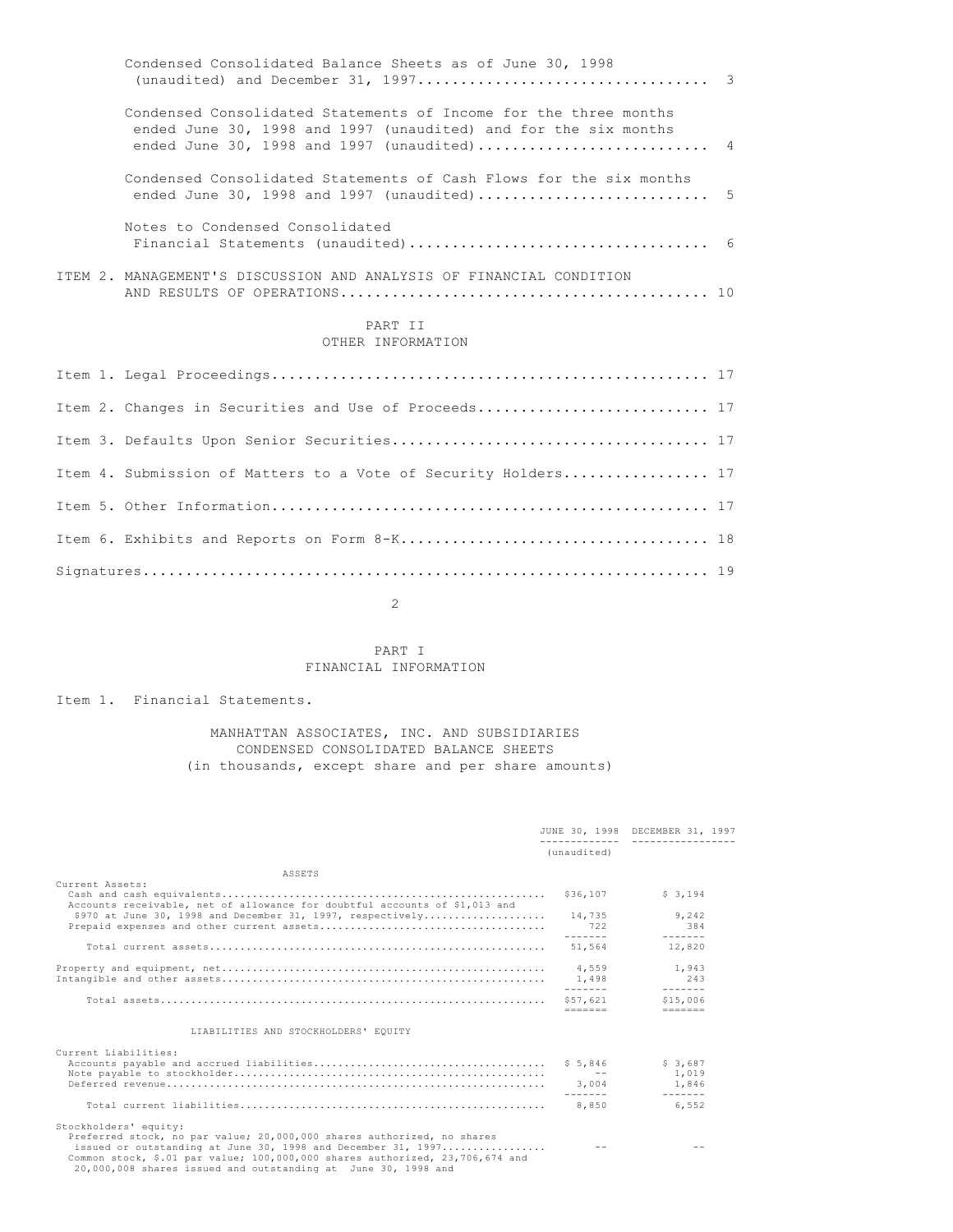|                                                     | 237<br>51,352<br>(1, 674)<br>(1, 144) | 200<br>1,459<br>7,458<br>(663) |
|-----------------------------------------------------|---------------------------------------|--------------------------------|
|                                                     | 48,771                                | 8,454                          |
| Total liabilities and stockholders' equity \$57,621 |                                       | \$15,006                       |

See accompanying Notes to Condensed Consolidated Financial Statements.

3

# ITEM 1. FINANCIAL STATEMENTS (continued)

# MANHATTAN ASSOCIATES, INC. AND SUBSIDIARIES CONDENSED CONSOLIDATED STATEMENTS OF INCOME (in thousands, except per share amounts) (unaudited)

|                                                            | THREE MONTHS ENDED<br>JUNE 30,<br>------------------------------------- |                                                                                                                                                                                                                                                                                                                                                                                                                                                                                                                                                                  | SIX MONTHS ENDED<br>JUNE 30,<br>------------------------ |                                                                                                                                                                                                                                                                                                                                                                                                                                                                                           |  |
|------------------------------------------------------------|-------------------------------------------------------------------------|------------------------------------------------------------------------------------------------------------------------------------------------------------------------------------------------------------------------------------------------------------------------------------------------------------------------------------------------------------------------------------------------------------------------------------------------------------------------------------------------------------------------------------------------------------------|----------------------------------------------------------|-------------------------------------------------------------------------------------------------------------------------------------------------------------------------------------------------------------------------------------------------------------------------------------------------------------------------------------------------------------------------------------------------------------------------------------------------------------------------------------------|--|
|                                                            | 1998<br>--------------                                                  | 1997<br>--------------                                                                                                                                                                                                                                                                                                                                                                                                                                                                                                                                           | 1998<br>------------                                     | 1997<br>--------------                                                                                                                                                                                                                                                                                                                                                                                                                                                                    |  |
|                                                            |                                                                         |                                                                                                                                                                                                                                                                                                                                                                                                                                                                                                                                                                  |                                                          |                                                                                                                                                                                                                                                                                                                                                                                                                                                                                           |  |
| Revenue:                                                   | \$2,849                                                                 | \$1,833                                                                                                                                                                                                                                                                                                                                                                                                                                                                                                                                                          | \$5,001                                                  | \$3,327                                                                                                                                                                                                                                                                                                                                                                                                                                                                                   |  |
| $Services$                                                 | 7,169                                                                   | 3,466                                                                                                                                                                                                                                                                                                                                                                                                                                                                                                                                                            | 12,453                                                   | 5,975                                                                                                                                                                                                                                                                                                                                                                                                                                                                                     |  |
|                                                            | 4.076<br>--------                                                       | 2,469<br>$- - - - - - -$                                                                                                                                                                                                                                                                                                                                                                                                                                                                                                                                         | 8,010<br>--------                                        | 4,710<br>$- - - - - - -$                                                                                                                                                                                                                                                                                                                                                                                                                                                                  |  |
|                                                            | 14,094                                                                  | 7,768                                                                                                                                                                                                                                                                                                                                                                                                                                                                                                                                                            | 25,464                                                   | 14,012                                                                                                                                                                                                                                                                                                                                                                                                                                                                                    |  |
| Cost of revenue:                                           |                                                                         |                                                                                                                                                                                                                                                                                                                                                                                                                                                                                                                                                                  |                                                          |                                                                                                                                                                                                                                                                                                                                                                                                                                                                                           |  |
|                                                            | 171                                                                     | 105                                                                                                                                                                                                                                                                                                                                                                                                                                                                                                                                                              | 240                                                      | 194                                                                                                                                                                                                                                                                                                                                                                                                                                                                                       |  |
|                                                            | 3,377                                                                   | 1,326                                                                                                                                                                                                                                                                                                                                                                                                                                                                                                                                                            | 5,896                                                    | 2,309                                                                                                                                                                                                                                                                                                                                                                                                                                                                                     |  |
|                                                            | 2,924<br>--------                                                       | 1,953<br>$- - - - - - -$                                                                                                                                                                                                                                                                                                                                                                                                                                                                                                                                         | 6,004<br>$- - - - - - -$                                 | 3,597<br>$- - - - - - -$                                                                                                                                                                                                                                                                                                                                                                                                                                                                  |  |
| Total cost of revenue                                      | 6.472<br>-------                                                        | 3.384<br>$- - - - - - -$                                                                                                                                                                                                                                                                                                                                                                                                                                                                                                                                         | 12,140<br>$- - - - - - -$                                | 6,100<br>$- - - - - - -$                                                                                                                                                                                                                                                                                                                                                                                                                                                                  |  |
|                                                            | 7,622                                                                   | 4,384                                                                                                                                                                                                                                                                                                                                                                                                                                                                                                                                                            | 13,324                                                   | 7,912                                                                                                                                                                                                                                                                                                                                                                                                                                                                                     |  |
| Operating expenses:                                        |                                                                         |                                                                                                                                                                                                                                                                                                                                                                                                                                                                                                                                                                  |                                                          |                                                                                                                                                                                                                                                                                                                                                                                                                                                                                           |  |
| Research and development                                   | 1,937                                                                   | 662                                                                                                                                                                                                                                                                                                                                                                                                                                                                                                                                                              | 3,222                                                    | 1,090                                                                                                                                                                                                                                                                                                                                                                                                                                                                                     |  |
| Acquired research and development                          | $- -$                                                                   | $-$                                                                                                                                                                                                                                                                                                                                                                                                                                                                                                                                                              | 1,602                                                    | $\sim$                                                                                                                                                                                                                                                                                                                                                                                                                                                                                    |  |
| Sales and marketing                                        | 2.008                                                                   | 913<br>589                                                                                                                                                                                                                                                                                                                                                                                                                                                                                                                                                       | 3,321                                                    | 1,420<br>987                                                                                                                                                                                                                                                                                                                                                                                                                                                                              |  |
| General and administrative                                 | 1,370<br>--------                                                       | $- - - - - - -$                                                                                                                                                                                                                                                                                                                                                                                                                                                                                                                                                  | 2,497<br>--------                                        | $- - - - - - -$                                                                                                                                                                                                                                                                                                                                                                                                                                                                           |  |
| Total operating expenses                                   | 5.315<br>--------                                                       | 2.164<br>$- - - - - - -$                                                                                                                                                                                                                                                                                                                                                                                                                                                                                                                                         | 10,642<br>--------                                       | 3,497<br>-------                                                                                                                                                                                                                                                                                                                                                                                                                                                                          |  |
|                                                            | 2.307                                                                   | 2.220                                                                                                                                                                                                                                                                                                                                                                                                                                                                                                                                                            | 2,682                                                    | 4,415                                                                                                                                                                                                                                                                                                                                                                                                                                                                                     |  |
|                                                            | 278<br>--------                                                         | 16<br>$- - - - - - -$                                                                                                                                                                                                                                                                                                                                                                                                                                                                                                                                            | 292<br>--------                                          | 39<br>$- - - - - - -$                                                                                                                                                                                                                                                                                                                                                                                                                                                                     |  |
| Income before income taxes<br>Income tax expense (benefit) | 2,585                                                                   | 2,236                                                                                                                                                                                                                                                                                                                                                                                                                                                                                                                                                            | 2,974                                                    | 4,454                                                                                                                                                                                                                                                                                                                                                                                                                                                                                     |  |
| Tax provision as a 'C' Corporation                         | 702                                                                     | $-$                                                                                                                                                                                                                                                                                                                                                                                                                                                                                                                                                              | 702                                                      | $\sim$                                                                                                                                                                                                                                                                                                                                                                                                                                                                                    |  |
| Deferred tax adjustment                                    | (316)                                                                   | $-$                                                                                                                                                                                                                                                                                                                                                                                                                                                                                                                                                              | (316)                                                    | $\overline{a}$                                                                                                                                                                                                                                                                                                                                                                                                                                                                            |  |
|                                                            | -------                                                                 | $- - - - - - -$                                                                                                                                                                                                                                                                                                                                                                                                                                                                                                                                                  | -------                                                  | -------                                                                                                                                                                                                                                                                                                                                                                                                                                                                                   |  |
| Historical net income                                      | \$2,199<br>$=$ = = = = = =                                              | \$2,236<br>$\qquad \qquad \doteq \qquad \qquad \doteq \qquad \qquad \doteq \qquad \qquad \doteq \qquad \qquad \doteq \qquad \qquad \doteq \qquad \qquad \doteq \qquad \qquad \doteq \qquad \qquad \doteq \qquad \qquad \doteq \qquad \qquad \doteq \qquad \qquad \doteq \qquad \qquad \doteq \qquad \qquad \doteq \qquad \qquad \doteq \qquad \qquad \doteq \qquad \qquad \doteq \qquad \qquad \doteq \qquad \qquad \doteq \qquad \qquad \doteq \qquad \qquad \doteq \qquad \qquad \doteq$                                                                       | \$2,588<br>$=$ = = = = = =                               | \$4,454<br>$=$ = = = = = =                                                                                                                                                                                                                                                                                                                                                                                                                                                                |  |
| Historical basic net income per share                      | \$0.10                                                                  | $S = 0.11$                                                                                                                                                                                                                                                                                                                                                                                                                                                                                                                                                       | $S = 0.12$                                               | $S = 0.22$                                                                                                                                                                                                                                                                                                                                                                                                                                                                                |  |
| Historical diluted net income per share                    | $=$ = = = = = =<br>\$0.09                                               | $\qquad \qquad \doteq \qquad \qquad \doteq \qquad \qquad \doteq \qquad \qquad \doteq \qquad \qquad \doteq \qquad \qquad \doteq \qquad \qquad \doteq \qquad \qquad \doteq \qquad \qquad \doteq \qquad \qquad \doteq \qquad \qquad \doteq \qquad \qquad \doteq \qquad \qquad \doteq \qquad \qquad \doteq \qquad \qquad \doteq \qquad \qquad \doteq \qquad \qquad \doteq \qquad \qquad \doteq \qquad \qquad \doteq \qquad \qquad \doteq \qquad \qquad \doteq \qquad \qquad \doteq$<br>\$0.11                                                                        | $=$ = = = = = =<br>\$0.11                                | $=$ = = = = = =<br>\$0.22                                                                                                                                                                                                                                                                                                                                                                                                                                                                 |  |
|                                                            |                                                                         |                                                                                                                                                                                                                                                                                                                                                                                                                                                                                                                                                                  |                                                          |                                                                                                                                                                                                                                                                                                                                                                                                                                                                                           |  |
| Income before pro forma income taxes                       | 2,585                                                                   | 2,236                                                                                                                                                                                                                                                                                                                                                                                                                                                                                                                                                            | 2,974                                                    | 4,454                                                                                                                                                                                                                                                                                                                                                                                                                                                                                     |  |
| Pro forma income taxes                                     | 904                                                                     | 811                                                                                                                                                                                                                                                                                                                                                                                                                                                                                                                                                              | 1.617                                                    | 1,615                                                                                                                                                                                                                                                                                                                                                                                                                                                                                     |  |
| Pro forma net income                                       | --------<br>\$1.681                                                     | $- - - - - - -$<br>\$1.425                                                                                                                                                                                                                                                                                                                                                                                                                                                                                                                                       | --------<br>\$1.357                                      | $- - - - - - -$<br>\$2.839                                                                                                                                                                                                                                                                                                                                                                                                                                                                |  |
|                                                            | $=$ = = = = = =                                                         |                                                                                                                                                                                                                                                                                                                                                                                                                                                                                                                                                                  |                                                          |                                                                                                                                                                                                                                                                                                                                                                                                                                                                                           |  |
| Pro forma basic net income per share                       | \$0.07                                                                  | \$0.07                                                                                                                                                                                                                                                                                                                                                                                                                                                                                                                                                           | \$0.06                                                   | \$0.14                                                                                                                                                                                                                                                                                                                                                                                                                                                                                    |  |
|                                                            |                                                                         |                                                                                                                                                                                                                                                                                                                                                                                                                                                                                                                                                                  | $------$                                                 | $------$                                                                                                                                                                                                                                                                                                                                                                                                                                                                                  |  |
| Pro forma diluted net income per share                     | \$0.07<br>$=$ = = = = = =                                               | \$0.07<br>$\qquad \qquad \dfrac{}{}\qquad \qquad \dfrac{}{}\qquad \dfrac{}{}\qquad \dfrac{}{}\qquad \dfrac{}{}\qquad \dfrac{}{}\qquad \dfrac{}{}\qquad \dfrac{}{}\qquad \dfrac{}{}\qquad \dfrac{}{}\qquad \dfrac{}{}\qquad \dfrac{}{}\qquad \dfrac{}{}\qquad \dfrac{}{}\qquad \dfrac{}{}\qquad \dfrac{}{}\qquad \dfrac{}{}\qquad \dfrac{}{}\qquad \dfrac{}{}\qquad \dfrac{}{}\qquad \dfrac{}{}\qquad \dfrac{}{}\qquad \dfrac{}{}\qquad \dfrac{}{}\qquad \dfrac{}{}\qquad \dfrac{}{}\qquad \dfrac{}{}\qquad \dfrac{}{}\qquad \dfrac{}{}\qquad \dfrac{}{}\qquad \$ | \$0.06<br>$=$ = = = = = =                                | \$0.14<br>$\qquad \qquad \doteq \qquad \qquad \doteq \qquad \qquad \doteq \qquad \qquad \doteq \qquad \qquad \doteq \qquad \qquad \doteq \qquad \qquad \doteq \qquad \qquad \doteq \qquad \qquad \doteq \qquad \qquad \doteq \qquad \qquad \doteq \qquad \qquad \doteq \qquad \qquad \doteq \qquad \qquad \doteq \qquad \qquad \doteq \qquad \qquad \doteq \qquad \qquad \doteq \qquad \qquad \doteq \qquad \qquad \doteq \qquad \qquad \doteq \qquad \qquad \doteq \qquad \qquad \doteq$ |  |
|                                                            |                                                                         |                                                                                                                                                                                                                                                                                                                                                                                                                                                                                                                                                                  |                                                          |                                                                                                                                                                                                                                                                                                                                                                                                                                                                                           |  |

## See accompanying Notes to Condensed Consolidated Financial Statements

4

## ITEM 1. FINANCIAL STATEMENTS (continued)

 MANHATTAN ASSOCIATES, INC. AND SUBSIDIARIES CONDENSED CONSOLIDATED STATEMENTS OF CASH FLOWS (in thousands) (unaudited)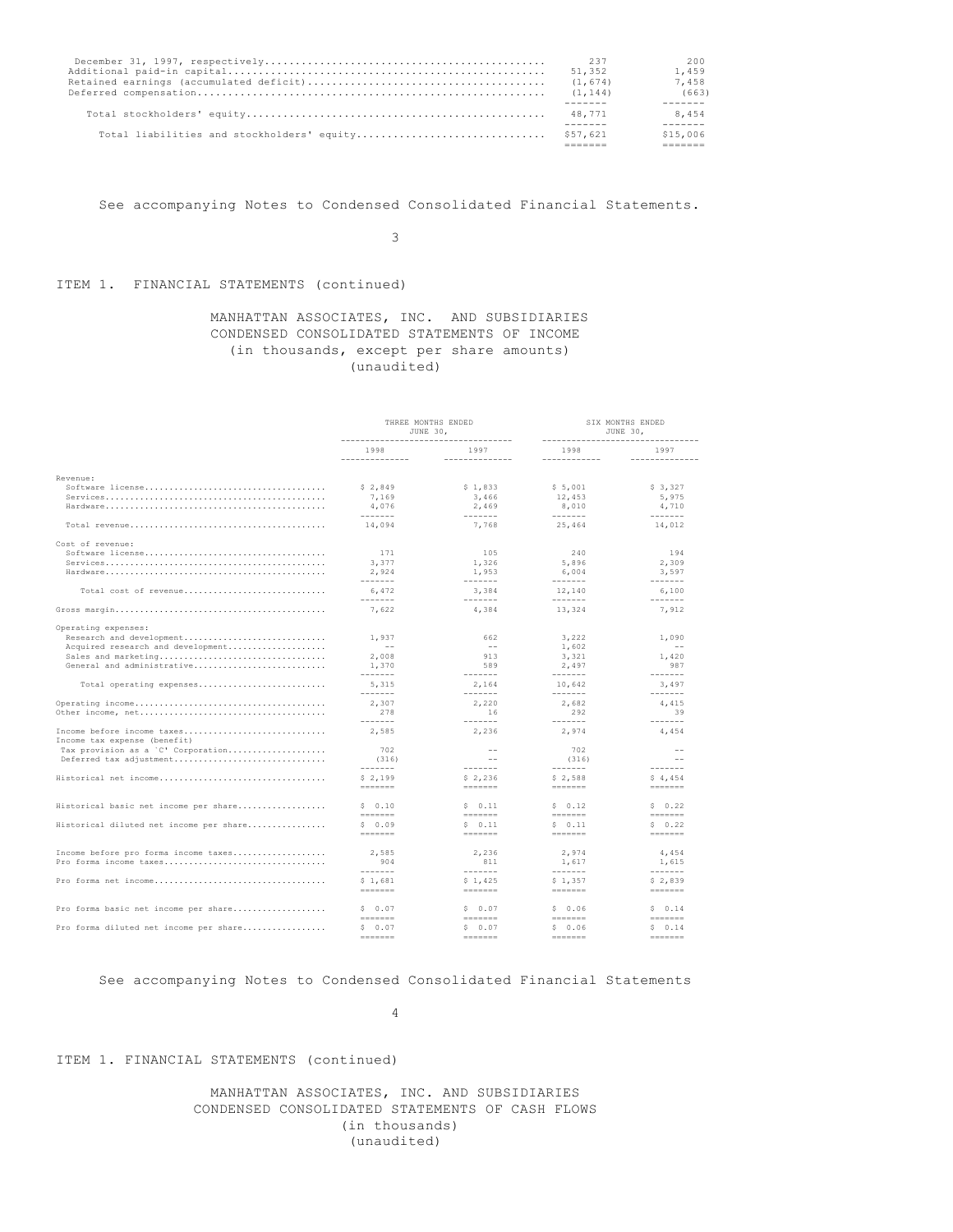|                                                                                                                                                                                          | SIX MONTHS ENDED<br>JUNE 30,<br>-----------------------------------                                                                                                                                                                                                                                                                                                                                                                                                                                                                                                |                                                                                                                                                                                                                                                                                                                                                                                                                                                                                                             |  |
|------------------------------------------------------------------------------------------------------------------------------------------------------------------------------------------|--------------------------------------------------------------------------------------------------------------------------------------------------------------------------------------------------------------------------------------------------------------------------------------------------------------------------------------------------------------------------------------------------------------------------------------------------------------------------------------------------------------------------------------------------------------------|-------------------------------------------------------------------------------------------------------------------------------------------------------------------------------------------------------------------------------------------------------------------------------------------------------------------------------------------------------------------------------------------------------------------------------------------------------------------------------------------------------------|--|
|                                                                                                                                                                                          | 1998                                                                                                                                                                                                                                                                                                                                                                                                                                                                                                                                                               | 1997<br>_______________                                                                                                                                                                                                                                                                                                                                                                                                                                                                                     |  |
| OPERATING ACTIVITIES:<br>Adjustments to reconcile pro forma net income to net cash provided<br>by operating activities:                                                                  | \$1,357<br>1,231<br>584<br>124<br>1,602<br>(386)                                                                                                                                                                                                                                                                                                                                                                                                                                                                                                                   | \$2,839<br>1,615<br>185<br>75<br>$\sim$ $-$<br>$\sim$ $-$                                                                                                                                                                                                                                                                                                                                                                                                                                                   |  |
| Accrued interest on note payable to stockholder<br>Changes in operating assets and liabilities:<br>Accounts payable and accrued liabilities<br>Net cash provided by operating activities | 34<br>(5, 399)<br>(24)<br>1,741<br>953<br>$\begin{array}{cccccccccc} \multicolumn{2}{c}{} & \multicolumn{2}{c}{} & \multicolumn{2}{c}{} & \multicolumn{2}{c}{} & \multicolumn{2}{c}{} & \multicolumn{2}{c}{} & \multicolumn{2}{c}{} & \multicolumn{2}{c}{} & \multicolumn{2}{c}{} & \multicolumn{2}{c}{} & \multicolumn{2}{c}{} & \multicolumn{2}{c}{} & \multicolumn{2}{c}{} & \multicolumn{2}{c}{} & \multicolumn{2}{c}{} & \multicolumn{2}{c}{} & \multicolumn{2}{c}{} & \multicolumn{2}{c}{} & \multicolumn{2}{c}{} & \mult$<br>1,817                          | 25<br>(2, 541)<br>$\sim$ $-$<br>621<br>247<br>$\frac{1}{2} \frac{1}{2} \frac{1}{2} \frac{1}{2} \frac{1}{2} \frac{1}{2} \frac{1}{2} \frac{1}{2} \frac{1}{2} \frac{1}{2} \frac{1}{2} \frac{1}{2} \frac{1}{2} \frac{1}{2} \frac{1}{2} \frac{1}{2} \frac{1}{2} \frac{1}{2} \frac{1}{2} \frac{1}{2} \frac{1}{2} \frac{1}{2} \frac{1}{2} \frac{1}{2} \frac{1}{2} \frac{1}{2} \frac{1}{2} \frac{1}{2} \frac{1}{2} \frac{1}{2} \frac{1}{2} \frac{$<br>3,066                                                         |  |
| INVESTING ACTIVITIES:                                                                                                                                                                    |                                                                                                                                                                                                                                                                                                                                                                                                                                                                                                                                                                    |                                                                                                                                                                                                                                                                                                                                                                                                                                                                                                             |  |
| Payments in connection with the acquisition of Performance Analysis                                                                                                                      | (3, 039)                                                                                                                                                                                                                                                                                                                                                                                                                                                                                                                                                           | (534)                                                                                                                                                                                                                                                                                                                                                                                                                                                                                                       |  |
|                                                                                                                                                                                          | (1, 351)<br>$\begin{array}{cccccccccc} \multicolumn{2}{c}{} & \multicolumn{2}{c}{} & \multicolumn{2}{c}{} & \multicolumn{2}{c}{} & \multicolumn{2}{c}{} & \multicolumn{2}{c}{} & \multicolumn{2}{c}{} & \multicolumn{2}{c}{} & \multicolumn{2}{c}{} & \multicolumn{2}{c}{} & \multicolumn{2}{c}{} & \multicolumn{2}{c}{} & \multicolumn{2}{c}{} & \multicolumn{2}{c}{} & \multicolumn{2}{c}{} & \multicolumn{2}{c}{} & \multicolumn{2}{c}{} & \multicolumn{2}{c}{} & \multicolumn{2}{c}{} & \mult$                                                                 | $ -$<br>$\frac{1}{2}$                                                                                                                                                                                                                                                                                                                                                                                                                                                                                       |  |
|                                                                                                                                                                                          | (4, 390)                                                                                                                                                                                                                                                                                                                                                                                                                                                                                                                                                           | (534)                                                                                                                                                                                                                                                                                                                                                                                                                                                                                                       |  |
| FINANCING ACTIVITIES:<br>Borrowings under note payable to stockholder<br>Repayment of note payable to stockholder<br>Proceeds from issuance of common stock                              | (11, 720)<br>900<br>(1, 953)<br>48,259<br>$- - - - - - - -$                                                                                                                                                                                                                                                                                                                                                                                                                                                                                                        | (4, 049)<br>$\sim$ $-$<br>$\sim$ $-$<br>$ -$<br>$\frac{1}{2} \frac{1}{2} \frac{1}{2} \frac{1}{2} \frac{1}{2} \frac{1}{2} \frac{1}{2} \frac{1}{2} \frac{1}{2} \frac{1}{2} \frac{1}{2} \frac{1}{2} \frac{1}{2} \frac{1}{2} \frac{1}{2} \frac{1}{2} \frac{1}{2} \frac{1}{2} \frac{1}{2} \frac{1}{2} \frac{1}{2} \frac{1}{2} \frac{1}{2} \frac{1}{2} \frac{1}{2} \frac{1}{2} \frac{1}{2} \frac{1}{2} \frac{1}{2} \frac{1}{2} \frac{1}{2} \frac{$                                                                |  |
| Net cash provided by (used in) financing activities                                                                                                                                      | 35,486<br>$\frac{1}{2}$                                                                                                                                                                                                                                                                                                                                                                                                                                                                                                                                            | (4, 049)<br>$- - - - - - -$                                                                                                                                                                                                                                                                                                                                                                                                                                                                                 |  |
| Net increase (decrease) in cash and cash equivalents<br>Cash and cash equivalents at beginning of period                                                                                 | 32,913<br>3,194                                                                                                                                                                                                                                                                                                                                                                                                                                                                                                                                                    | (1, 517)<br>3,199<br>$\begin{array}{cccccccccc} \multicolumn{2}{c}{} & \multicolumn{2}{c}{} & \multicolumn{2}{c}{} & \multicolumn{2}{c}{} & \multicolumn{2}{c}{} & \multicolumn{2}{c}{} & \multicolumn{2}{c}{} & \multicolumn{2}{c}{} & \multicolumn{2}{c}{} & \multicolumn{2}{c}{} & \multicolumn{2}{c}{} & \multicolumn{2}{c}{} & \multicolumn{2}{c}{} & \multicolumn{2}{c}{} & \multicolumn{2}{c}{} & \multicolumn{2}{c}{} & \multicolumn{2}{c}{} & \multicolumn{2}{c}{} & \multicolumn{2}{c}{} & \mult$ |  |
| Cash and cash equivalents at end of period                                                                                                                                               | \$36.107<br>$\qquad \qquad \dfrac{}{}\qquad \qquad \dfrac{}{}\qquad \qquad \dfrac{}{}\qquad \dfrac{}{}\qquad \dfrac{}{}\qquad \dfrac{}{}\qquad \dfrac{}{}\qquad \dfrac{}{}\qquad \dfrac{}{}\qquad \dfrac{}{}\qquad \dfrac{}{}\qquad \dfrac{}{}\qquad \dfrac{}{}\qquad \dfrac{}{}\qquad \dfrac{}{}\qquad \dfrac{}{}\qquad \dfrac{}{}\qquad \dfrac{}{}\qquad \dfrac{}{}\qquad \dfrac{}{}\qquad \dfrac{}{}\qquad \dfrac{}{}\qquad \dfrac{}{}\qquad \dfrac{}{}\qquad \dfrac{}{}\qquad \dfrac{}{}\qquad \dfrac{}{}\qquad \dfrac{}{}\qquad \dfrac{}{}\qquad \dfrac{}{}\$ | \$1,682<br>$\frac{1}{2}$                                                                                                                                                                                                                                                                                                                                                                                                                                                                                    |  |
| SUPPLEMENTAL CASH FLOW DISCLOSURE:<br>Issuance of common stock in connection with acquisition of                                                                                         | \$1.067<br>$\qquad \qquad \doteq\qquad \qquad \doteq\qquad \qquad \doteq\qquad \qquad \doteq\qquad \qquad \qquad$                                                                                                                                                                                                                                                                                                                                                                                                                                                  | Ŝ.<br>$=$ $=$ $=$ $=$ $=$ $=$                                                                                                                                                                                                                                                                                                                                                                                                                                                                               |  |
|                                                                                                                                                                                          | 839<br>$=$ = = = = = = =                                                                                                                                                                                                                                                                                                                                                                                                                                                                                                                                           | Ŝ.<br>$\sim$ $\sim$<br>$=$ = = = = = =                                                                                                                                                                                                                                                                                                                                                                                                                                                                      |  |

### See accompanying Notes to Condensed Consolidated Financial Statements.

 $\sim$  5

## MANHATTAN ASSOCIATES, INC. AND SUBSIDIARIES NOTES TO CONDENSED CONSOLIDATED FINANCIAL STATEMENTS JUNE 30, 1998 (unaudited)

## 1. BASIS OF PRESENTATION

 The accompanying unaudited condensed consolidated financial statements have been prepared in accordance with generally accepted accounting principles for interim financial information and with the instructions to Form 10-Q and Rule 10-01 of Regulation S-X. Accordingly, they do not include all of the information and footnotes required by generally accepted accounting principles for complete financial statements. In the opinion of the Company's management, these consolidated financial statements contain all adjustments (consisting of normal recurring accruals) considered necessary for a fair presentation of the financial position at June 30, 1998, the results of operations for the three month and six month periods ended June 30, 1998 and 1997 and changes in cash flows for the six month periods ended June 30, 1998 and 1997. The interim results for the three month and six month periods ended June 30, 1998 are not necessarily indicative of the results to be expected for the full year. These statements should be read in conjunction with the Company's financial statements for the year ended December 31, 1997, as filed in its Prospectus dated April 23, 1998.

2. PRINCIPLES OF CONSOLIDATION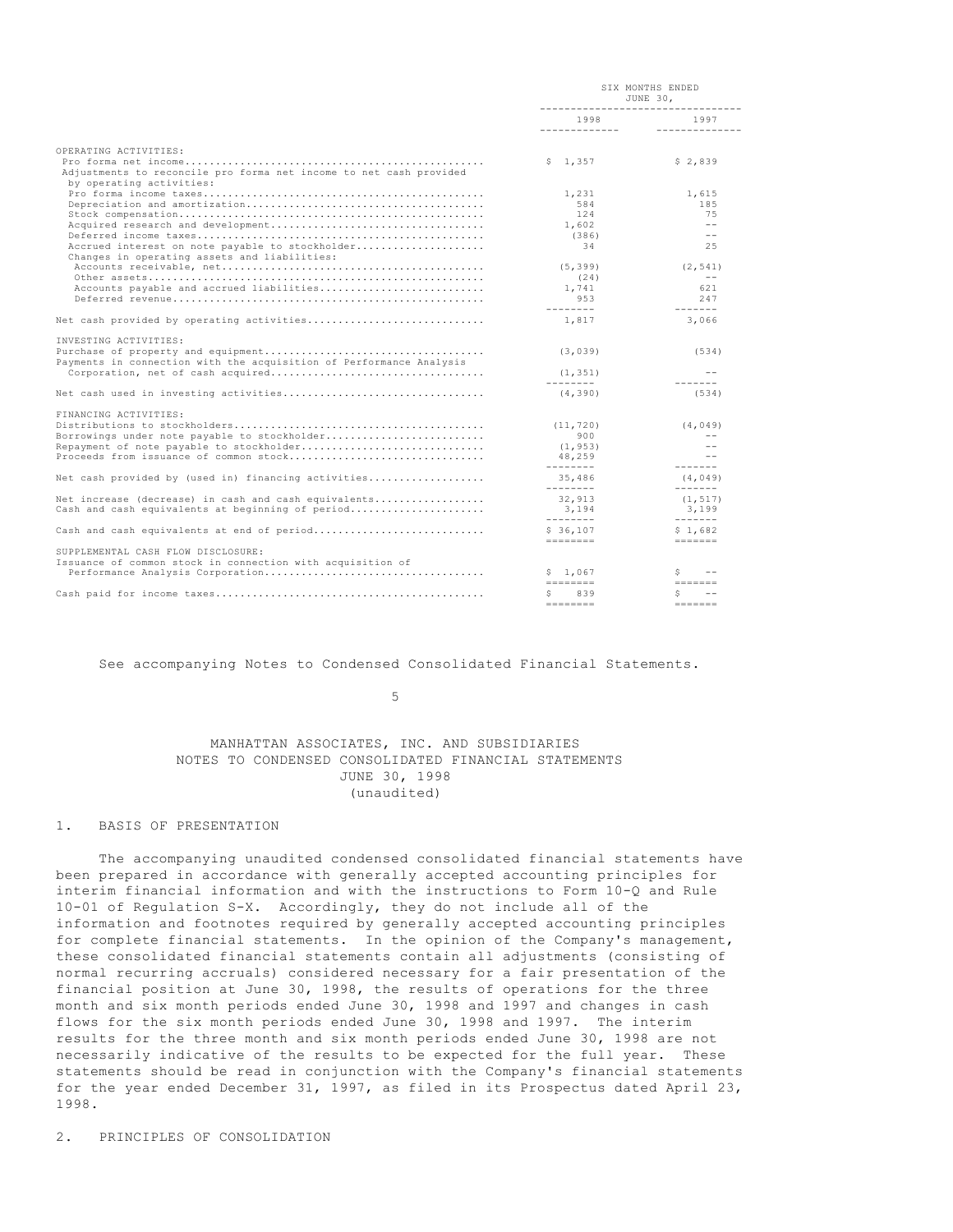The accompanying financial statements include the accounts of the Company and its wholly-owned subsidiaries. All significant intercompany balances and transactions have been eliminated in consolidation.

## 3. COMPLETION OF INITIAL PUBLIC OFFERING AND CONVERSION

 On April 23, 1998, the Company completed its initial public offering (the "Offering") of its \$.01 par value per share common stock (the "Common Stock"). The Company sold 3,500,000 shares of Common Stock, excluding 525,000 shares sold by certain selling stockholders as part of the underwriters' over-allotment, for \$52,500,000 less issuance costs of approximately \$5,242,000.

 In connection with the Offering, the assets and liabilities of Manhattan Associates, LLC ("Manhattan LLC") were contributed to the Company in exchange for Common Stock of the Company (the "Conversion"). Manhattan LLC then distributed the Common Stock of the Company received to its stockholders. Prior to the completion of the Offering, Manhattan LLC distributed all undistributed earnings, calculated on a tax basis, to the stockholders of Manhattan LLC. The amount distributed subsequent to December 31, 1997 and prior to completion of the Offering was approximately \$11,720,000.

 $\sim$  6

## 4. REVENUE RECOGNITION

 Effective January 1, 1998, the Company adopted Statement of Position No. 97-2, "Software Revenue Recognition" ("SOP 97-2"), that supersedes Statement of Position No. 91-1, "Software Revenue Recognition." Under SOP 97-2, the Company recognizes software license revenue when the following criteria are met: (1) a signed contract is obtained; (2) shipment of the product has occurred; (3) the license fee is fixed and determinable; (4) collectibility is probable; and (5) remaining obligations under the license agreement are insignificant. Consulting services are generally billed on an hourly basis and revenue is recognized as the work is performed. Maintenance revenue from ongoing customer support is billed in advance for a one year period and recorded as revenue ratably over the billing period. Hardware revenue is billed and recognized upon shipment. The adoption of SOP 97-2 did not have a significant impact on the Company's financial statements for the three month or six month periods ended June 30, 1998.

## 5. NOTE PAYABLE TO STOCKHOLDER

 At December 31, 1997, the Company had approximately \$1 million outstanding under a note payable to a stockholder. In February 1998, the Company borrowed an additional \$900,000 from the Company's majority stockholder pursuant to a Grid Promissory Note (the "Note"). The Company repaid the Note, together with accrued interest of approximately \$131,000 during the second quarter.

## 6. EARNINGS PER SHARE

 Pro forma basic net income per share is computed using pro forma net income divided by (i) the weighted average number of shares of Common Stock outstanding ("Weighted Shares") for the period presented and (ii) pursuant to the Securities and Exchange Commission Staff Accounting Bulletin 1B.3, the number of shares that, at the assumed public offering price, would yield proceeds in the amount necessary to pay the stockholder distribution discussed in Note 3 that is not covered by the earnings for the one year period through the date of distribution ("Distribution Shares").

 Pro forma diluted net income per share is computed using pro forma net income divided by (i) Weighted Shares, (ii) the Distribution Shares and (iii) the treasury stock method effect of common equivalent shares ("CES's") outstanding for each period presented.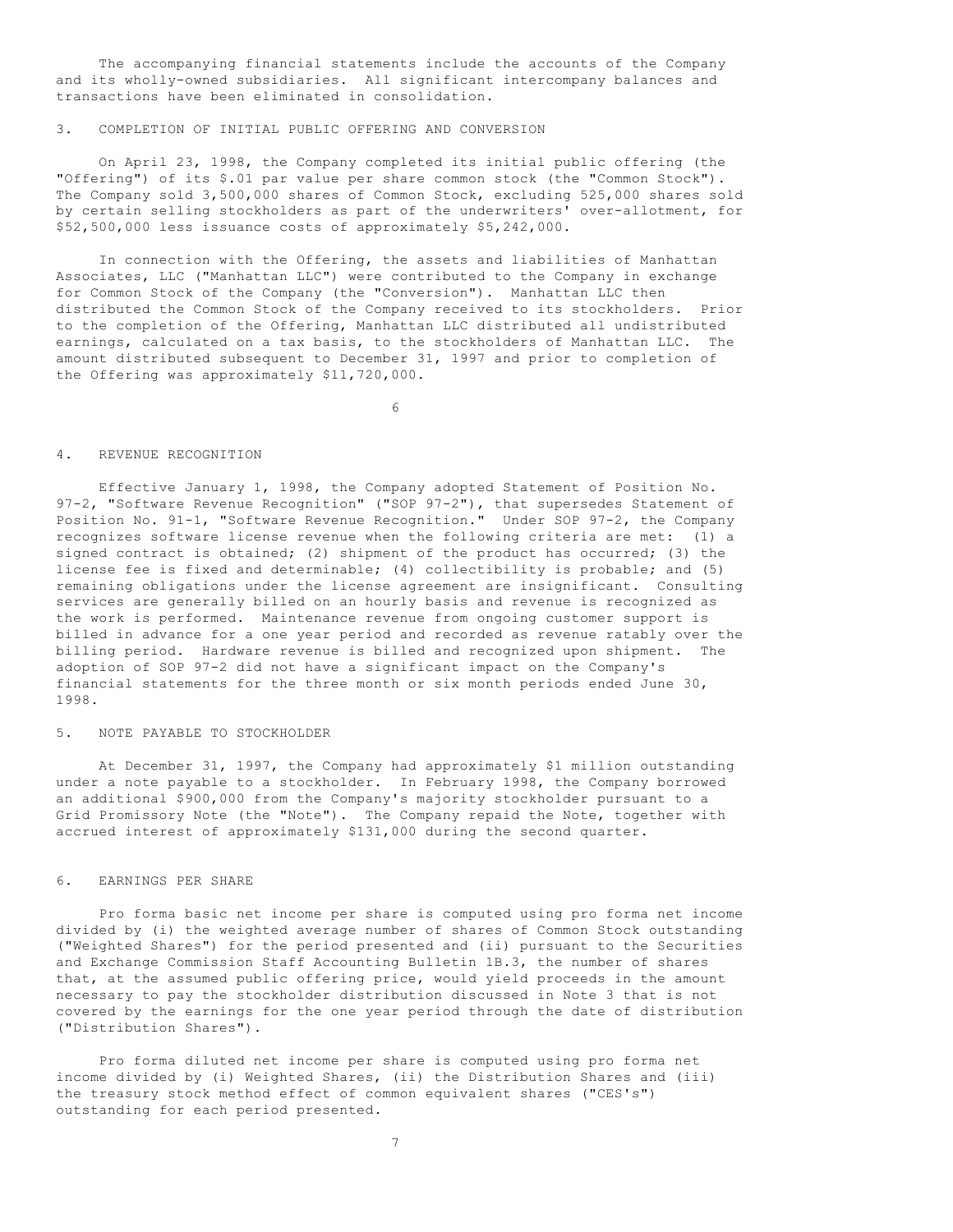No adjustment is necessary for historical and pro forma net income for net income per share presentation. The following is a reconciliation of the shares used in the computation of net income per share:

|                                                                  | THREE MONTHS ENDED<br>JUNE 30, 1998<br>------------------------- |                                                                                                                                                                                                                                                                                                                                                                                                                 | THREE MONTHS ENDED<br>JUNE 30, 1997<br>--------------------- |                                                                                                                                                                                                                                                                                                                                                                                                                                                                                                         |  |
|------------------------------------------------------------------|------------------------------------------------------------------|-----------------------------------------------------------------------------------------------------------------------------------------------------------------------------------------------------------------------------------------------------------------------------------------------------------------------------------------------------------------------------------------------------------------|--------------------------------------------------------------|---------------------------------------------------------------------------------------------------------------------------------------------------------------------------------------------------------------------------------------------------------------------------------------------------------------------------------------------------------------------------------------------------------------------------------------------------------------------------------------------------------|--|
|                                                                  | <b>BASIC</b>                                                     | DILUTED                                                                                                                                                                                                                                                                                                                                                                                                         | <b>BASIC</b>                                                 | DILUTED                                                                                                                                                                                                                                                                                                                                                                                                                                                                                                 |  |
|                                                                  | HISTORICAL<br>_____________________________                      |                                                                                                                                                                                                                                                                                                                                                                                                                 | HISTORICAL                                                   |                                                                                                                                                                                                                                                                                                                                                                                                                                                                                                         |  |
|                                                                  |                                                                  | (in thousands)                                                                                                                                                                                                                                                                                                                                                                                                  |                                                              |                                                                                                                                                                                                                                                                                                                                                                                                                                                                                                         |  |
| Weighted Share 22,822<br>Effect of CES's                         | ------                                                           | 22,822<br>2,603<br>$\frac{1}{2} \frac{1}{2} \frac{1}{2} \frac{1}{2} \frac{1}{2} \frac{1}{2} \frac{1}{2} \frac{1}{2} \frac{1}{2} \frac{1}{2} \frac{1}{2} \frac{1}{2} \frac{1}{2} \frac{1}{2} \frac{1}{2} \frac{1}{2} \frac{1}{2} \frac{1}{2} \frac{1}{2} \frac{1}{2} \frac{1}{2} \frac{1}{2} \frac{1}{2} \frac{1}{2} \frac{1}{2} \frac{1}{2} \frac{1}{2} \frac{1}{2} \frac{1}{2} \frac{1}{2} \frac{1}{2} \frac{$ | 20,000                                                       | 20,000<br>583<br>$\begin{array}{cccccccccccccc} \multicolumn{2}{c}{} & \multicolumn{2}{c}{} & \multicolumn{2}{c}{} & \multicolumn{2}{c}{} & \multicolumn{2}{c}{} & \multicolumn{2}{c}{} & \multicolumn{2}{c}{} & \multicolumn{2}{c}{} & \multicolumn{2}{c}{} & \multicolumn{2}{c}{} & \multicolumn{2}{c}{} & \multicolumn{2}{c}{} & \multicolumn{2}{c}{} & \multicolumn{2}{c}{} & \multicolumn{2}{c}{} & \multicolumn{2}{c}{} & \multicolumn{2}{c}{} & \multicolumn{2}{c}{} & \multicolumn{2}{c}{} & \$ |  |
|                                                                  | 22,822<br>$=$                                                    | 25,425<br>$\qquad \qquad \equiv \equiv \equiv \equiv \equiv \equiv$                                                                                                                                                                                                                                                                                                                                             | 20,000<br>$=$                                                | 20,583<br>$=$                                                                                                                                                                                                                                                                                                                                                                                                                                                                                           |  |
|                                                                  | <b>BASIC</b>                                                     | DILUTED                                                                                                                                                                                                                                                                                                                                                                                                         | <b>BASIC</b>                                                 | DILUTED                                                                                                                                                                                                                                                                                                                                                                                                                                                                                                 |  |
|                                                                  |                                                                  | PRO FORMA                                                                                                                                                                                                                                                                                                                                                                                                       |                                                              | PRO FORMA                                                                                                                                                                                                                                                                                                                                                                                                                                                                                               |  |
| Weighted Shares 22,822<br>Distribution Shares<br>Effect of CES's | <b>San Adams</b>                                                 | 22,822<br>$\sim$ $-$<br>2,603                                                                                                                                                                                                                                                                                                                                                                                   | 20,000<br>90<br>$\sim$ $-$                                   | 20,000<br>90<br>583                                                                                                                                                                                                                                                                                                                                                                                                                                                                                     |  |
|                                                                  | 22,822<br>$= = = = = =$                                          | 25,425<br>$=$                                                                                                                                                                                                                                                                                                                                                                                                   | $- - - - - -$<br>20,090                                      | 20,673<br>$= = = = = =$                                                                                                                                                                                                                                                                                                                                                                                                                                                                                 |  |

|                                                                                        | SIX MONTHS ENDED<br>JUNE 30, 1998   |                                              | SIX MONTHS ENDED<br>JUNE 30, 1997 |                                                                                                                                                                                                                                                                                                                                                                                                               |  |
|----------------------------------------------------------------------------------------|-------------------------------------|----------------------------------------------|-----------------------------------|---------------------------------------------------------------------------------------------------------------------------------------------------------------------------------------------------------------------------------------------------------------------------------------------------------------------------------------------------------------------------------------------------------------|--|
|                                                                                        | <b>BASIC</b>                        | DILUTED                                      | <b>BASIC</b>                      | DILUTED                                                                                                                                                                                                                                                                                                                                                                                                       |  |
|                                                                                        | HISTORICAL                          |                                              | HISTORICAL                        |                                                                                                                                                                                                                                                                                                                                                                                                               |  |
|                                                                                        |                                     | (in thousands)                               |                                   |                                                                                                                                                                                                                                                                                                                                                                                                               |  |
| Weighted Share<br>Effect of CES's                                                      | 21,459<br>$\sim$ $-$<br>- - - - - - | 21,459<br>2,422<br>$- - - - - -$             | 20,000<br>------                  | 20,000<br>445<br>$\frac{1}{2} \frac{1}{2} \frac{1}{2} \frac{1}{2} \frac{1}{2} \frac{1}{2} \frac{1}{2} \frac{1}{2} \frac{1}{2} \frac{1}{2} \frac{1}{2} \frac{1}{2} \frac{1}{2} \frac{1}{2} \frac{1}{2} \frac{1}{2} \frac{1}{2} \frac{1}{2} \frac{1}{2} \frac{1}{2} \frac{1}{2} \frac{1}{2} \frac{1}{2} \frac{1}{2} \frac{1}{2} \frac{1}{2} \frac{1}{2} \frac{1}{2} \frac{1}{2} \frac{1}{2} \frac{1}{2} \frac{$ |  |
|                                                                                        | 21,459<br>$=$                       | 23,881<br>$=$                                | 20,000<br>$=$                     | 20,445<br>$=$                                                                                                                                                                                                                                                                                                                                                                                                 |  |
|                                                                                        | <b>BASIC</b>                        | DILUTED                                      | <b>BASIC</b>                      | DILUTED                                                                                                                                                                                                                                                                                                                                                                                                       |  |
|                                                                                        |                                     | PRO FORMA                                    |                                   | PRO FORMA                                                                                                                                                                                                                                                                                                                                                                                                     |  |
| Weighted Shares<br>Shares to Minority Holder<br>Distribution Shares<br>Effect of CES's | 21,459<br>27<br>45<br>$\sim$ $-$    | 21,459<br>27<br>45<br>2,422<br>$\frac{1}{2}$ | 20,000<br>$- -$<br>90             | 20,000<br>$\sim$ $-$<br>90<br>445<br>$\cdots \cdots \cdots \cdots \cdots$                                                                                                                                                                                                                                                                                                                                     |  |
|                                                                                        | 21,531<br>$=$                       | 23,953<br>$=$                                | 20,090<br>$=$                     | 20,535<br>$=$                                                                                                                                                                                                                                                                                                                                                                                                 |  |

8

### 7. INCOME TAXES

 Prior to the Conversion, the Company elected to report as a limited liability company that was treated as a partnership for income tax purposes (see Note 3), and as a result, the Company was not subject to federal and state income taxes. After the Conversion, the Company became subject to federal and state income taxes. In connection with the Conversion, the Company recognized a one-time benefit in April 1998 of \$316,000 by recording the asset related to the future reduction of income tax payments due to temporary differences between the recognition of income for financial statements and income tax regulations. Pro forma net income amounts discussed herein include provisions for income taxes on a pro forma basis as if the Company were liable for federal and state income taxes as a taxable corporate entity throughout the periods presented. Pro forma income tax provisions reflect the Company's anticipated effective annual tax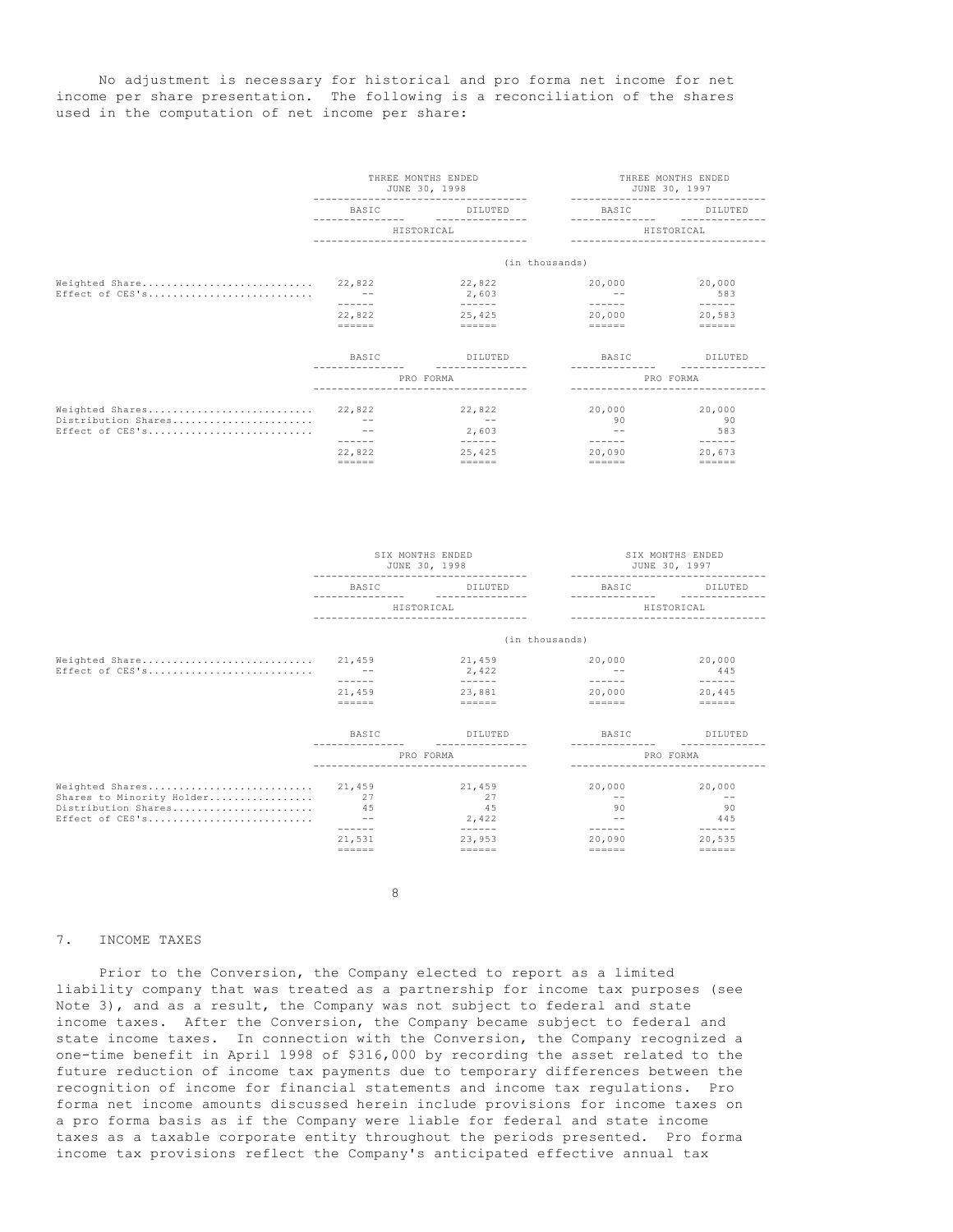rate of 35% and 36% for the three month and six month periods ended June 30, 1998 and 1997, respectively.

9

## ITEM 2. MANAGEMENT'S DISCUSSION AND ANALYSIS OF FINANCIAL CONDITION AND RESULTS OF OPERATIONS.

## OVERVIEW

 The Company provides information technology solutions for distribution centers that are designed to enable the efficient movement of goods through the supply chain. The Company's solutions are designed to optimize the receipt, storage and distribution of inventory and the management of equipment and personnel within a distribution center, and to meet the increasingly complex information requirements of manufacturers, distributors and retailers. The Company's solutions consist of software, including PkMS, a comprehensive and modular software system; services, including design, configuration, implementation, training and support; and hardware. The Company currently provides solutions to manufacturers, distributors and retailers primarily in the apparel, consumer products, food service and grocery markets.

 Effective January 1, 1998, the Company adopted Statement of Position No. 97-2, "Software Revenue Recognition" ("SOP 97-2"), that supersedes Statement of Position No. 91-1, "Software Revenue Recognition." Under SOP 97-2, the Company recognizes software license revenue when the following criteria are met: (1) a signed contract is obtained; (2) shipment of the product has occurred; (3) the license fee is fixed and determinable; (4) collectibility is probable; and (5) remaining obligations under the license agreement are insignificant. Consulting services are generally billed on an hourly basis and revenue is recognized as the work is performed. Maintenance revenue from ongoing customer support is billed in advance for a one year period and recorded as revenue ratably over the billing period. Hardware revenue is billed and recognized upon shipment. The adoption of SOP 97-2 did not have a significant impact on the Company's financial statements for the three month period ended June 30, 1998.

 Prior to the Conversion, the Company elected to report as a limited liability company that was treated as a partnership for income tax purposes, and as a result, the Company was not subject to federal and state income taxes. Pro forma net income amounts discussed herein include additional provisions for income taxes on a pro forma basis as if the Company were liable for federal and state income taxes as a taxable corporate entity throughout the periods presented. The pro forma tax provision is calculated by applying the Company's statutory tax rate to pretax income, adjusted for permanent tax differences. The Company's status as a limited liability company terminated immediately prior to the effectiveness of the Offering, and the Company will thereafter be taxed as a business corporation. See Notes to Condensed Consolidated Financial Statements.

## RESULTS OF OPERATIONS

THREE MONTHS ENDED JUNE 30, 1998 COMPARED TO THREE MONTHS ENDED JUNE 30, 1997

#### Revenue

 Total revenue increased 81% to \$14.1 million for the three months ended June 30, 1998 from \$7.8 million for the three months ended June 30, 1997. Total revenue consists of software license revenue, revenue derived from consulting, maintenance and other services and revenue from the sale of hardware.

 Software License. Software license revenue increased 55% to \$2.8 million for the three months ended June 30, 1998 from \$1.8 million for the three months ended June 30, 1997. The increase in revenue from software licenses was primarily due to an increase in the number of licenses of the Company's PkMS product and, to a lesser extent, license revenue as a result of the acquisition of Performance Analysis Corporation ("PAC") in February 1998.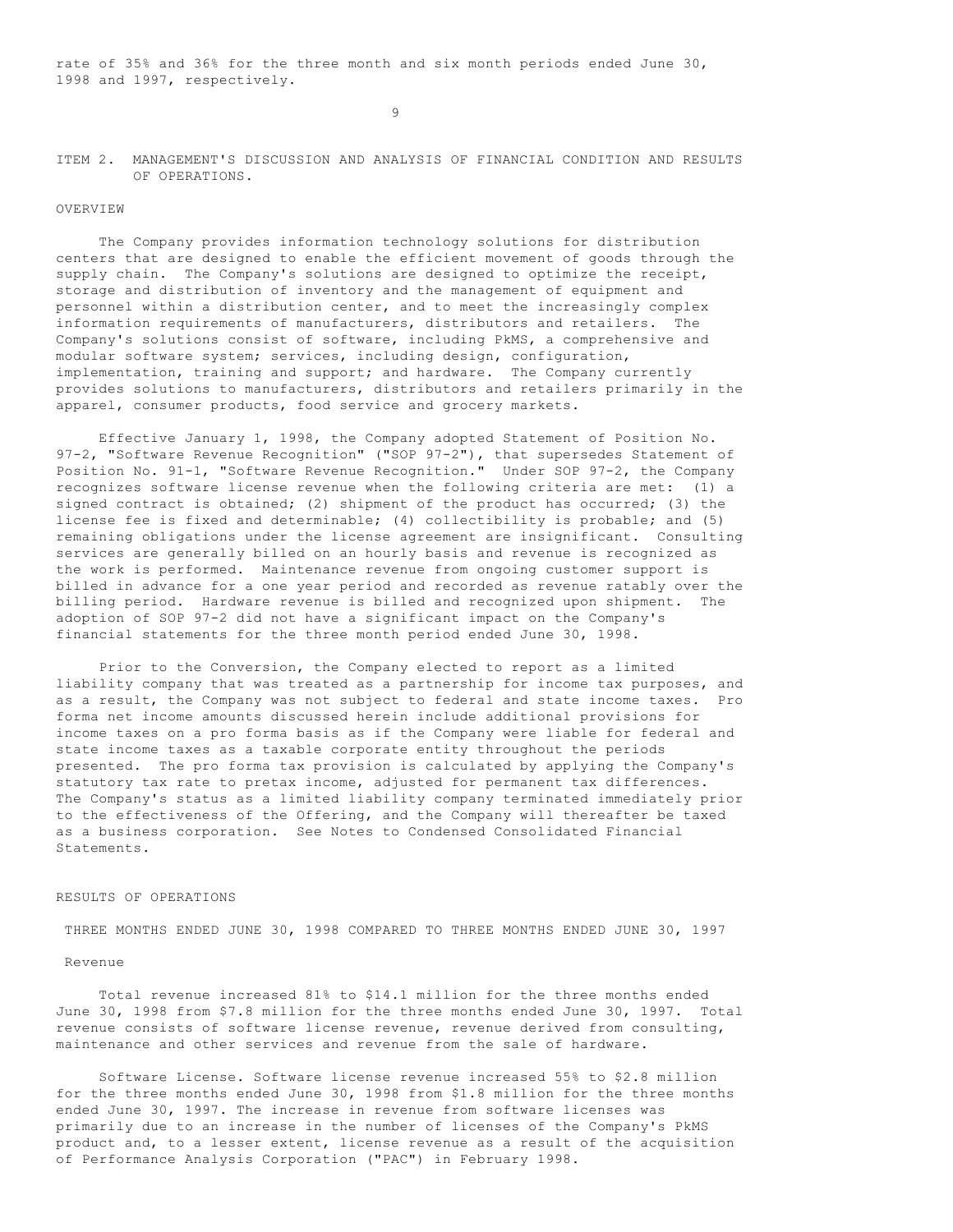Services. Services revenue increased 107% to \$7.2 million for the three months ended June 30, 1998 from \$3.5 million for the three months ended June 30, 1997. The increase in revenue from services was principally due to the

10

increased demand for these services resulting from the increased demand for the Company's PkMS product.

 Hardware. Hardware revenue increased 65% to \$4.1 million for the three months ended June 30, 1998 from \$2.5 million for the three months ended June 30, 1997. The increase in revenue from hardware was principally due to the increased demand for the Company's PkMS product.

## Cost of Revenue

 Cost of Software License. Cost of software license revenue consists of the costs of software reproduction and delivery, media, packaging, documentation and other related costs and the amortization of purchased software. Cost of software license revenue increased to \$171,000, or 6% of software license revenue, for the three months ended June 30, 1998 from \$105,000, or 6% of software license revenue, for the three months ended June 30, 1997. Cost of software license revenue increased principally due to the amortization of purchased software from the PAC acquisition.

 Cost of Services. Cost of services revenue consists primarily of consultant salaries and other personnel-related expenses incurred in system implementation projects and software support services. Cost of services revenue increased to \$3.4 million, or 47% of services revenue, for the three months ended June 30, 1998 from \$1.3 million, or 38% of services revenue, for the three months ended June 30, 1997. The increase in cost of services revenue was primarily due to increased personnel as a result of the increased demand for services. The increase in cost of services revenue as a percentage of services revenue is principally due to increased training and other cost related to an increase in services personnel.

 Cost of Hardware. Cost of hardware revenue increased to \$2.9 million, or 72% of hardware revenue, for the three months ended June 30, 1998 from \$2 million, or 79% of hardware revenue, for the three months ended June 30, 1997. The decrease in the cost of hardware as a percentage of hardware revenue is principally due to an increase in the sale of hardware products with relatively higher gross margins during the three month period ended June 30, 1997 as compared to sales during the three month period ended June 30, 1997.

## Operating Expenses

 Research and Development. Research and development expenses principally consist of salaries and other personnel-related costs. The Company's research and development expenses increased by 193% to \$1.9 million, or 14% of total revenue, for the three months ended June 30, 1998 from \$662,000, or 9% of total revenue, for the three months ended June 30, 1997. The increase in research and development expenses resulted from an increase in the number of research and development personnel during the three months ended June 30, 1998 as compared to the three months ended June 30, 1997. Significant product development efforts include the continued development of PkMS, the development of a client/server version of PkMS and, to a lesser extent, the continued development of SLOT-IT and the development of the Windows NT based version of SLOT-IT. The Company believes that a continued commitment to product development will be required for the Company to remain competitive and expects the dollar amount of research and development expenses to continue to increase in the near future.

 Sales and Marketing. Sales and marketing expenses include salaries, commissions and other personnel-related costs, travel expenses, advertising programs and other promotional activities. Sales and marketing expenses increased by 120% to \$2 million, or 14% of total revenue, for the three months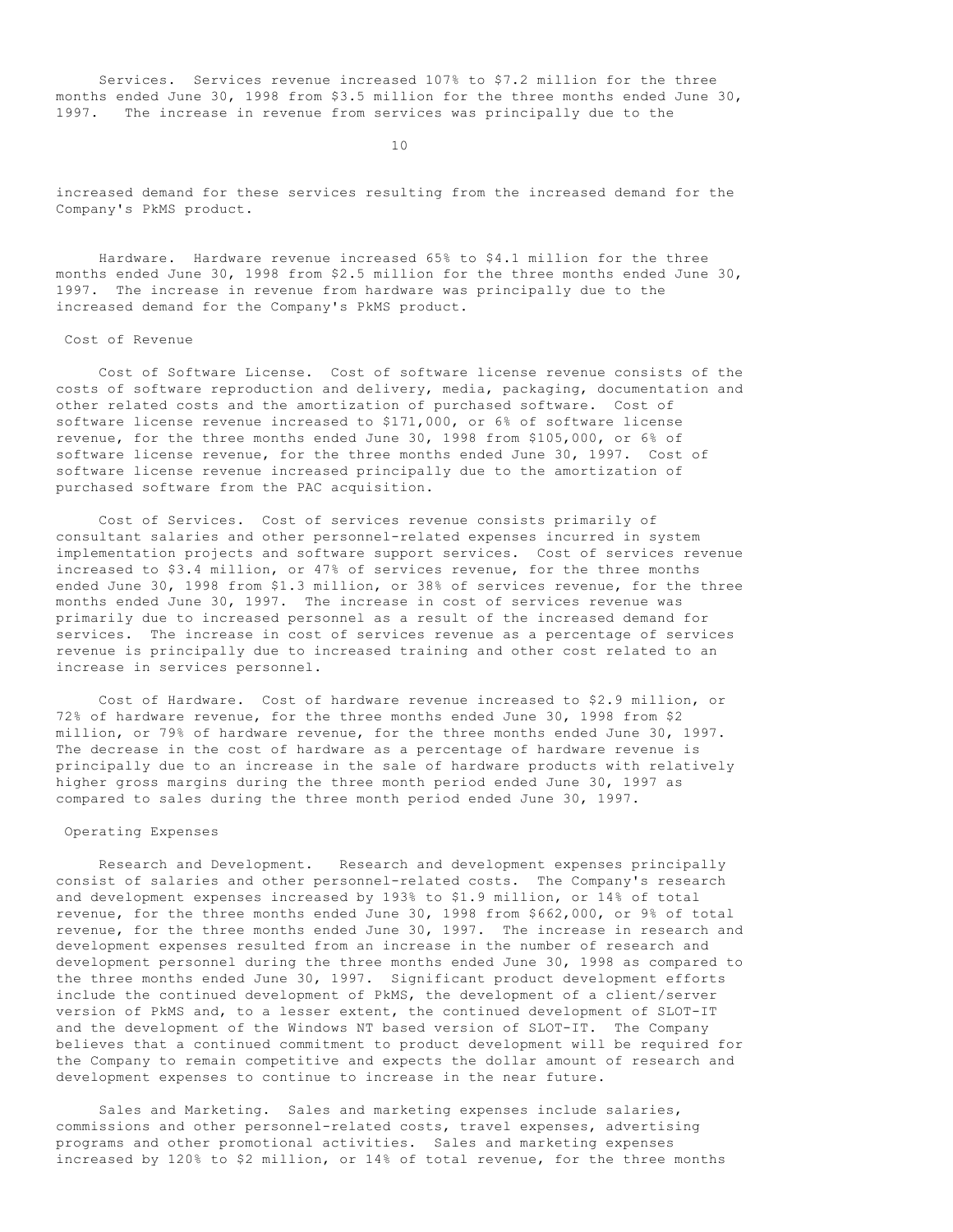ended June 30, 1998 from \$913,000, or 12% of total revenue, for the three months ended June 30, 1997. The increase in sales and marketing expenses was the result of additional sales and marketing personnel and expanded marketing program activities.

11

 General and Administrative. General and administrative expenses consist primarily of salaries and other personnel-related costs of executive, financial and human resources and administrative personnel, as well as facilities, legal, insurance, accounting and other administrative expenses. General and administrative expenses increased by 133% to \$1.4 million, or 10% of total revenue, for the three months ended June 30, 1998 from \$589,000, or 8% of total revenue, for the three months ended June 30, 1997. The increase in general and administrative expenses was principally due to increased personnel and other administrative expenses necessary to support the Company's growth.

#### Income Taxes

 Pro Forma Provision for Income Taxes. The pro forma provision for income taxes was \$904,000 for the three months ended June 30, 1998, as compared to \$811,000 for the three months ended June 30, 1997. The increase in the pro forma provision for income taxes is a result of an increase in income before income taxes for the three months ended June 30, 1998 compared to the income for the three months ended June 30, 1997.

## Earnings per Share

 Pro Forma Net Income (Loss) per Share. Pro forma net income was \$1.7 million, or \$0.07 per diluted share, for the three months ended June 30, 1998, compared to pro forma net income of \$1.4 million, or \$0.07 per diluted share, for the three months ended June 30, 1997.

SIX MONTHS ENDED JUNE 30, 1998 COMPARED TO SIX MONTHS ENDED JUNE 30, 1997

## Revenue

 Total revenue increased 82% to \$25.5 million for the six months ended June 30, 1998 from \$14.0 million for the six months ended June 30, 1997. Total revenue consists of software license revenue, revenue derived from consulting, maintenance and other services and revenue from the sale of hardware.

 Software License. Software license revenue increased 50% to \$5.0 million for the six months ended June 30, 1998 from \$3.3 million for the six months ended June 30, 1997. The increase in revenue from software licenses was primarily due to an increase in the number of licenses of the Company's PkMS product and, to a lesser extent, new license revenue as a result of the acquisition of PAC.

 Services. Services revenue increased 108% to \$12.5 million for the six months ended June 30, 1998 from \$6.0 million for the six months ended June 30, 1997. The increase in revenue from services was principally due to the increased demand for these services resulting from the increased demand for the Company's PkMS product.

 Hardware. Hardware revenue increased 70% to \$8.0 million for the six months ended June 30, 1998 from \$4.7 million for the six months ended June 30, 1997. The increase in revenue from hardware was principally due to the increased demand for the Company's PkMS product.

## Cost of Revenue

 Cost of Software License. Cost of software license revenue consists of the costs of software reproduction and delivery, media, packaging, documentation and other related costs and the amortization of purchased software. Cost of software license revenue increased to \$240,000, or 5% of software license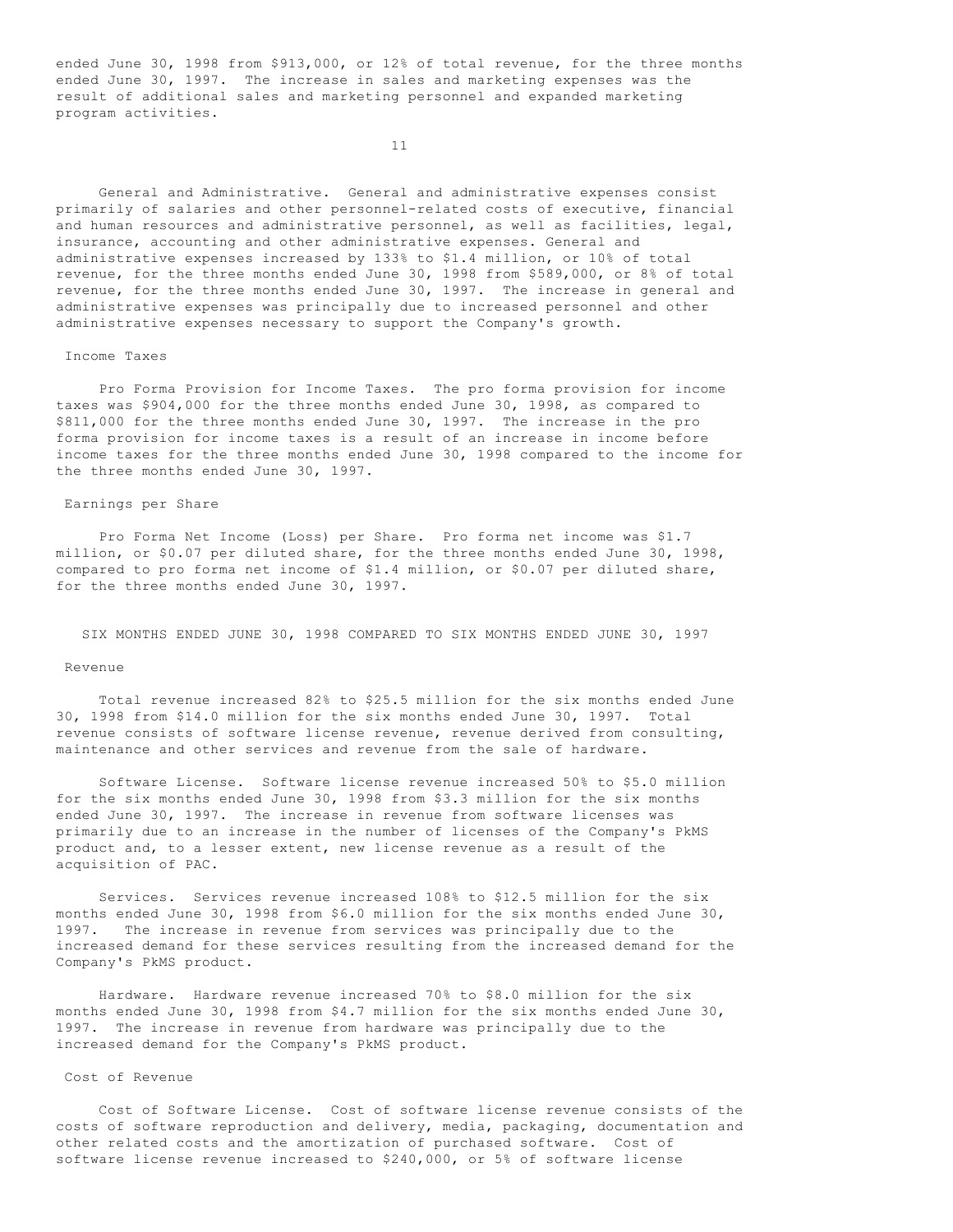revenue, for the six months ended June 30, 1998 from \$194,000, or 6% of software license revenue, for the six months ended June 30, 1997. Cost of software license revenue remained relatively constant for the six months ended June 30, 1998 as compared to the six months ended June 30, 1997.

12

 Cost of Services. Cost of services revenue consists primarily of consultant salaries and other personnel-related expenses incurred in system implementation projects and software support services. Cost of services revenue increased to \$5.9 million, or 47% of services revenue, for the six months ended June 30, 1998 from \$2.3 million, or 39% of services revenue, for the six months ended June 30, 1997. The increase in cost of services revenue was primarily due to increased personnel as a result of increased demand for services. The increase in cost of services revenue as a percentage of services revenue is principally due to increased training and other costs related to the increase in services personnel.

 Cost of Hardware. Cost of hardware revenue increased to \$6.0 million, or 75% of hardware revenue, for the six months ended June 30, 1998 from \$3.6 million, or 76% of hardware revenue, for the six months ended June 30, 1997. The decrease in the cost of hardware as a percentage of hardware revenue is principally due to an increase in the sale of hardware products with relatively higher gross margins as compared to the six months ended June 30, 1997.

### Operating Expenses

 Research and Development. Research and development expenses principally consist of salaries and other personnel-related costs. The Company's research and development expenses increased by 196% to \$3.2 million, or 13% of total revenue, for the six months ended June 30, 1998 from \$1.1 million, or 8% of total revenue, for the six months ended June 30, 1997. The increase in research and development expenses resulted from an increase in the number of research and development personnel during the six months ended June 30, 1998 as compared to the six months ended June 30, 1997.

 Acquired Research and Development. In February 1998, the Company purchased all of the outstanding stock of PAC for approximately \$2.2 million in cash and 106,666 shares of the Company's Common Stock valued at \$10.00 per share. The acquisition has been accounted for as a purchase. In connection with this acquisition, approximately \$1.6 million of the purchase price was allocated to acquired research and development and expensed during the quarter.

 Sales and Marketing. Sales and marketing expenses include salaries, commissions and other personnel-related costs, travel expenses, advertising programs and other promotional activities. Sales and marketing expenses increased by 134% to \$3.3 million, or 13% of total revenue, for the six months ended June 30, 1998 from \$1.4 million, or 10% of total revenue, for the six months ended June 30, 1997. The increase in sales and marketing expenses was the result of additional sales and marketing personnel and expanded marketing program activities.

 General and Administrative. General and administrative expenses consist primarily of salaries and other personnel-related costs of executive, financial and human resources and administrative personnel, as well as facilities, legal, insurance, accounting and other administrative expenses. General and administrative expenses increased by 153% to \$2.5 million, or 10% of total revenue, for the six months ended June 30, 1998 from \$1.0 million, or 7% of total revenue, for the six months ended June 30, 1997. The increase in general and administrative expenses was principally due to increased personnel and other administrative expenses necessary to support the Company's growth.

### Income Taxes

 Pro Forma Provision for Income Taxes. The pro forma provision for income taxes was \$1.6 million for the six months ended June 30, 1998, as compared to \$1.6 million for the six months ended June 30, 1997.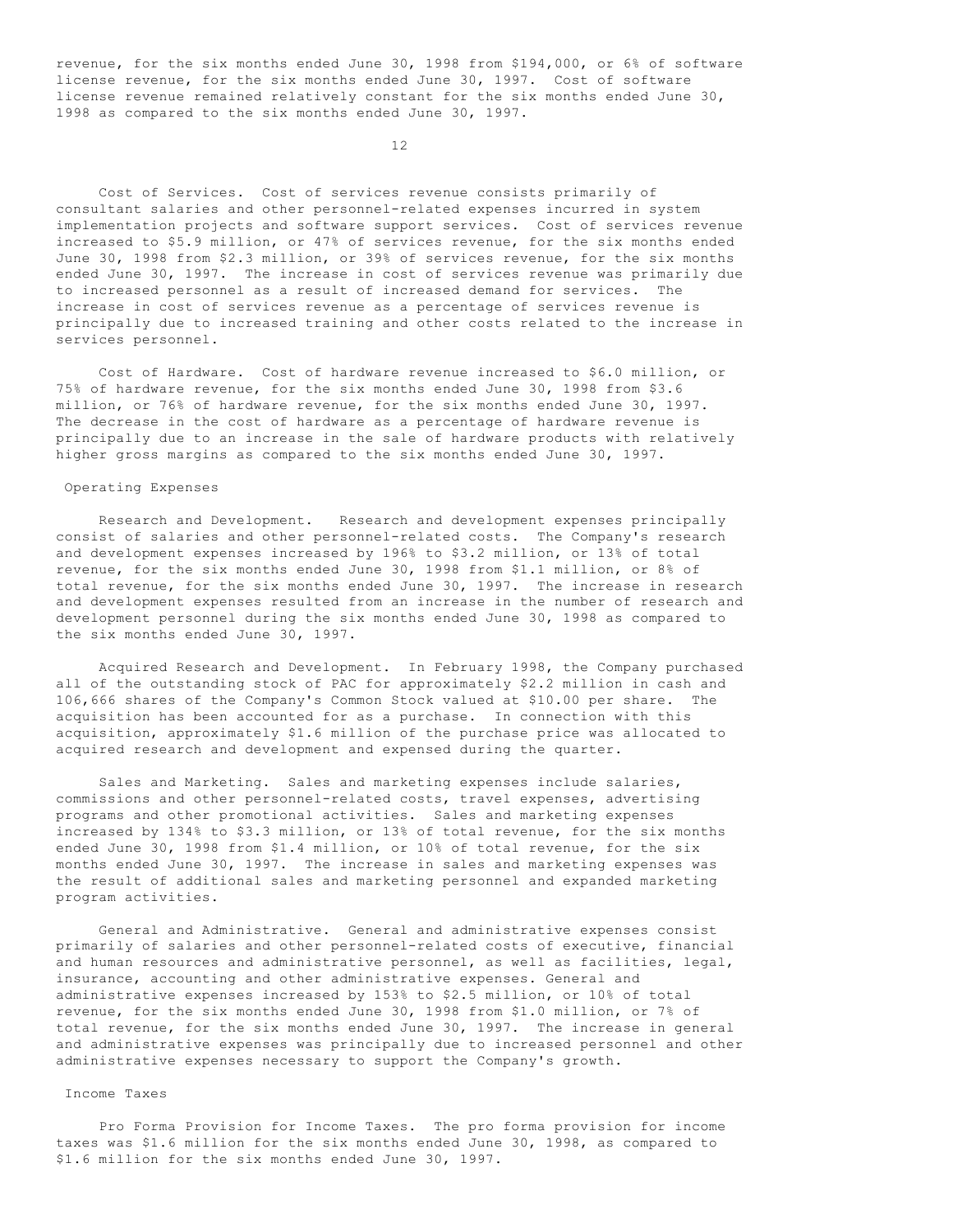### Earnings per Share

 Pro Forma Net Income (Loss) per Share. Pro forma net income, excluding the effect of a one-time acquired research and development charge of \$1.6 million, was \$3.0 million, or \$0.12 per diluted share, for the six months ended June 30, 1998, compared to pro forma net income of \$2.8 million, or \$0.14 per diluted share, for the six months ended June 30, 1997. Including the effect of the onetime acquired research and development charge, the Company's pro forma net income was \$1.4 million, or \$0.06 per diluted share, for the six months ended June 30, 1998.

### LIQUIDITY AND CAPITAL RESOURCES

 Since inception, the Company has funded its operations to date primarily through cash generated from operations and an initial public offering in April 1998 (the "Offering"). In addition, the Company has also borrowed money from its majority stockholder. As of June 30, 1998, the Company had \$36.1 million in cash and cash equivalents.

 The Company's operating activities provided cash of \$1.8 million for the six months ended June 30, 1998 and \$3.1 million for the six months ended June 30, 1997. Cash from operating activities arose principally from the Company's profitable operations and was utilized for working capital purposes, principally increases in accounts receivable. The increase in accounts receivable was primarily the result of the Company's continued revenue growth.

 Cash used for investing activities was approximately \$4.4 million for the three months ended June 30, 1998 and \$534,000 for the three months ended June 30, 1997. The Company's use of cash for the six months ended June 30, 1998 was primarily for the acquisition of PAC and the purchase of capital equipment, such as computer equipment and furniture and fixtures, to support the Company's growth.

 Cash provided by financing activities was approximately \$35.5 million for the six months ended June 30, 1998. Cash used for financing activities was approximately \$4.0 million for the six months ended June 30, 1997. The principal source of cash provided by financing activities for the six months ended June 30, 1998 was additional borrowings under a Grid Promissory Note with a stockholder and proceeds from the issuance of Common Stock, partially reduced by distributions to the Company's stockholders prior to the Offering and the repayment of the note payable to a stockholder.

 The Company entered into a line of credit with Silicon Valley Bank to fund its distribution to the Company's stockholders prior to the Offering and to fund its continuing working capital needs. The line of credit does not contain any conditions or restrictive covenants that would materially affect the Company's business, financial condition or results of operations. In April 1998, the Company borrowed approximately \$7 million under the line of credit. The Company repaid the borrowings and accrued interest with the proceeds from the Offering.

14

 In April 1998, the Company completed the Offering, in which the Company received net proceeds of approximately \$47.3 million after deducting underwriting discounts and offering expenses. The Company applied a portion of the net proceeds to repay all of the Company's outstanding indebtedness to Silicon Valley Bank (\$7.0 million) and a note payable to the Company's Chairman of the Board, Chief Executive Officer and President (\$1.9 million). Prior to the Offering, the Company made payments of \$11.7 million in distributions to stockholders. The balance of the net proceeds of the Offering (approximately \$34 million) will be utilized for general corporate purposes. Such purposes may also include possible acquisitions of, or investments in, businesses and technologies that are complementary to those of the Company. There can be no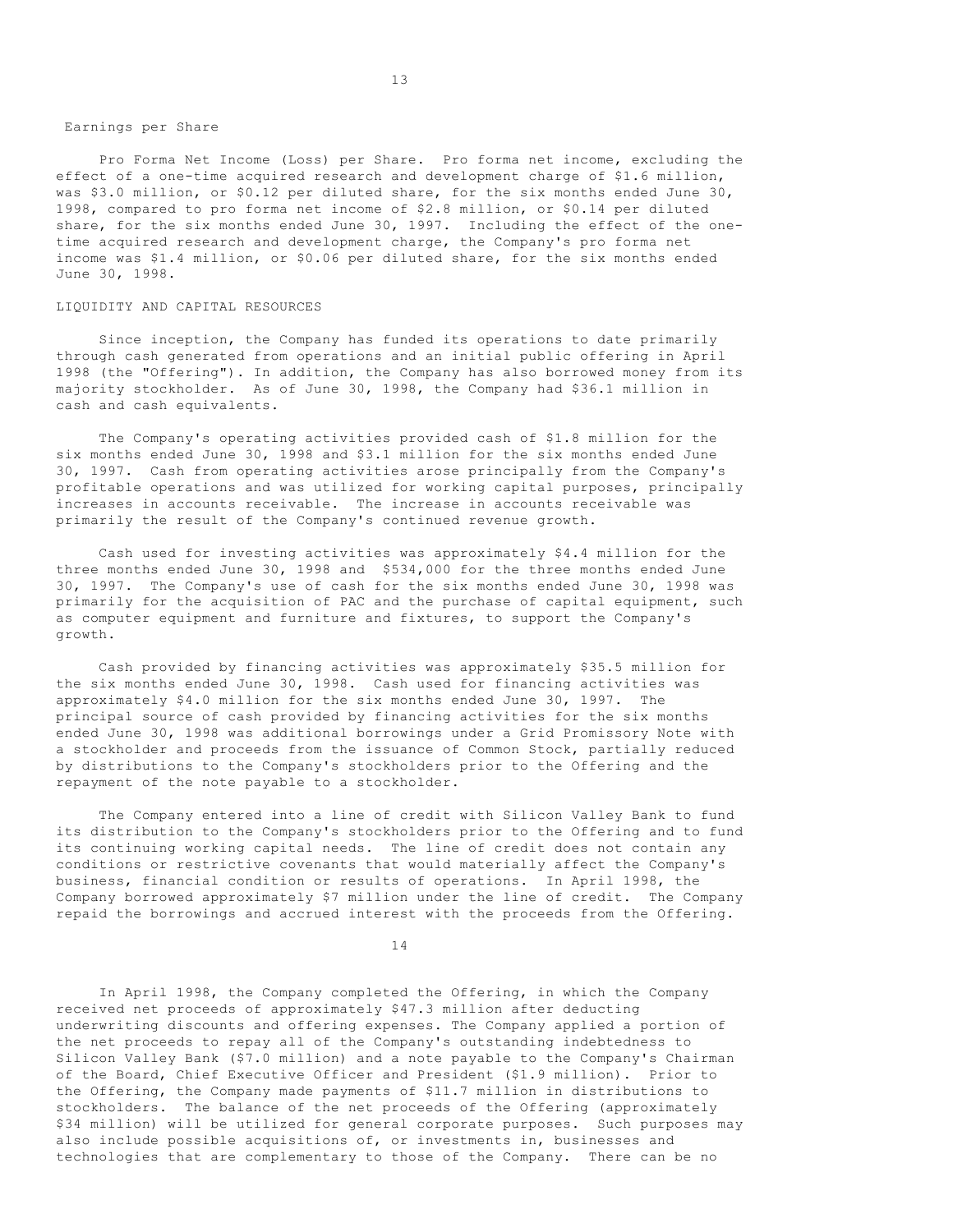assurance that the remaining net proceeds from the Offering will be sufficient to pay for future acquisitions, planned research and development projects or other growth-oriented activities, which could require the Company to incur additional debt or other financing that could impose restrictive covenants and other terms having a material adverse effect on the Company's business, financial condition and results of operations.

 The Company anticipates that existing cash and cash equivalents will be adequate to meet its cash requirements for the next twelve months.

## IMPACT OF THE YEAR 2000 ISSUE

 Many currently installed computer systems and software products are coded to accept only two digit entries in date code fields. Beginning in the year 2000, many of these systems will need to be modified to accept four digit entries or otherwise distinguish twenty-first century dates from twentieth century dates. As a result, over the next year and one half, computer systems and/or software used by many companies may need to be upgraded to comply with such "Year 2000" requirements.

 The management of the Company is currently evaluating the Company's Year 2000 issues. Because the latest versions of the Company's products are designed to be Year 2000 compliant, this evaluation has focused on determining the compliance of the Company's earlier software products as implemented in the Company's installed customer base, as well as the impact of any non-compliance on the Company and its customers. In addition, the evaluation is designed to address the Company's Year 2000 readiness with respect to both information technology ("IT") and non-IT systems on which the Company's operations rely. Finally, because the Company relies upon relationships with third parties over which it can assert little control, the Year 2000 evaluation is also assessing the risks associated with the failure of such third parties to adequately address the Year 2000 issue.

 The Company does not currently believe that the effects of any Year 2000 noncompliance in the Company's installed base of software will result in a material adverse effect on the Company's business, financial condition or results of operations. However, the Company's investigation is in its preliminary stages, and no assurance can be given that the Company will not be exposed to potential claims resulting from system problems associated with the century change. There can also be no assurance that the Company's software products that are designed to be Year 2000 compliant contain all necessary date code changes. In addition, Year 2000 non-compliance in the Company's internal IT systems or certain non-IT systems on which its operations rely or by the Company's business partners may have an adverse impact on the Company's business, financial condition or results of operations. Because the evaluation of the Company's Year 2000 issue is ongoing, the Company has not estimated its total Year 2000 remediation costs.

 The Company believes that the purchasing patterns of customers and potential customers may be affected by Year 2000 issues in a variety of ways. Many companies are expending significant resources to correct or patch their current software systems for Year 2000 compliance. These expenditures may result in

15

reduced funds available to purchase software products such as those offered by the Company. Potential customers may also choose to defer purchasing Year 2000 compliant products until they believe it is absolutely necessary, thus potentially resulting in stalled market sales within the industry. Conversely, Year 2000 issues may cause other companies to accelerate purchases, thereby causing an increase in short-term demand and a consequent decrease in long-term demand for software products. Additionally, Year 2000 issues could cause a significant number of companies, including current Company customers, to reevaluate their current software needs and as a result switch to other systems or suppliers. Any of the foregoing could result in a material adverse effect on the Company's business, financial condition and results of operations.

The Company's evaluation of its Year 2000 issue includes the development of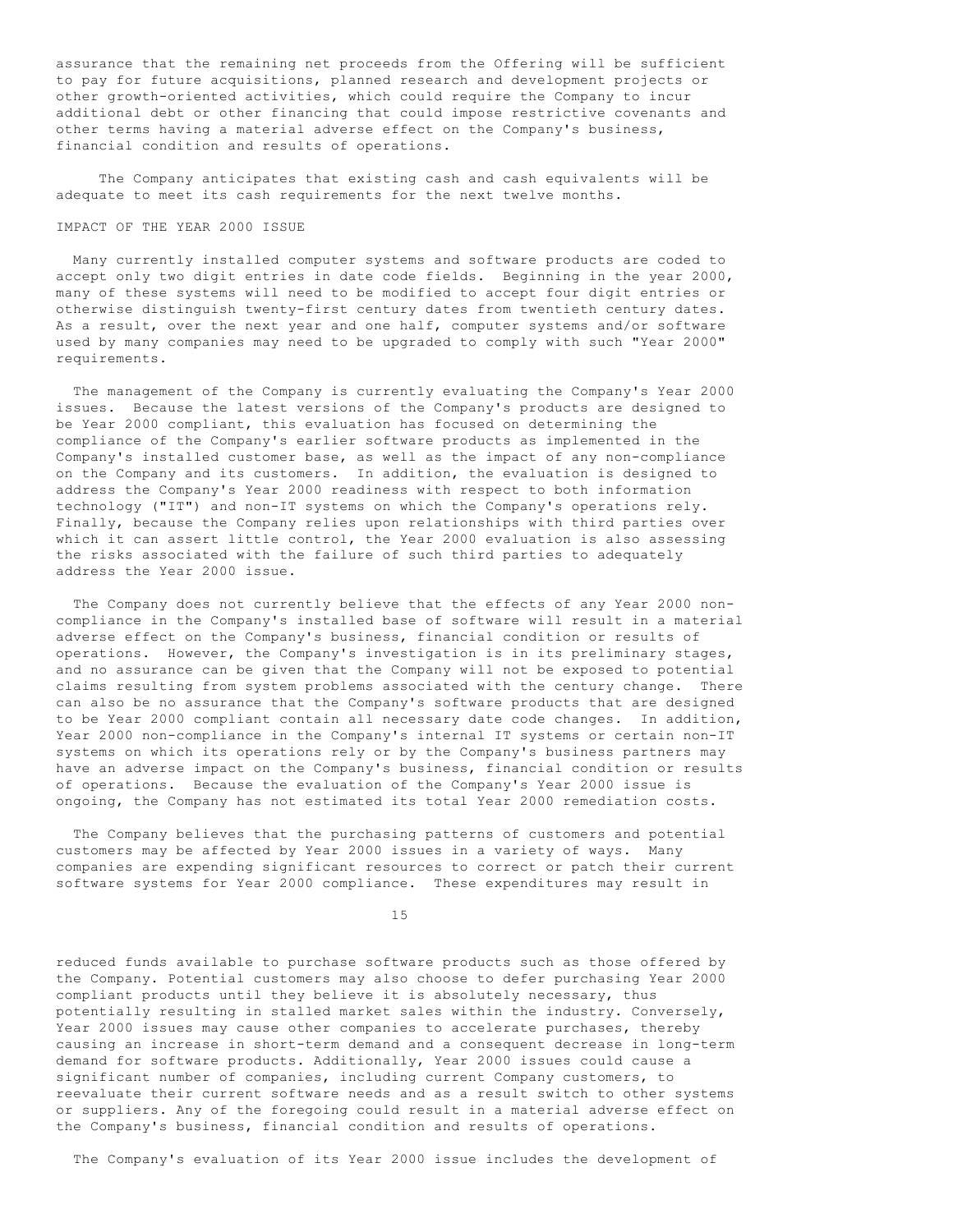contingency plans for business functions that are susceptible to a substantive risk of disruption resulting from a Year 2000 related event. Because the Company has not yet identified any business function that is materially at risk of Year 2000 related disruption, it has not yet developed detailed contingency plans specific to Year 2000 events for any business function. The Company is prepared for the possibility, however, that certain business functions may be hereafter identified as at risk and will develop contingency plans for such business functions when and if such determinations are made.

## FORWARD LOOKING STATEMENTS

 Certain statements contained in this filing are "forward-looking statements" within the meaning of the Private Securities Litigation Reform Act of 1995, including but not limited to statements related to plans for future business development activities, anticipated costs of revenues, product mix and service revenues, research and development and selling, general and administrative activities, and liquidity and capital needs and resources. Such forward-looking statements are subject to risks, uncertainties and other factors which could cause actual results to differ materially from future results expressed or implied by such forward-looking statements. For further information about these and other factors that could affect the Company's future results, please see Exhibit 99.1 to the Company's Quarterly Report on Form 10-Q for the quarter ended March 31, 1998. Investors are cautioned that any forward looking statements are not guarantees of future performance and involve risks and uncertainties, and that actual results may differ materially from those contemplated by such forward-looking statements.

16

## PART II OTHER INFORMATION

ITEM 1. LEGAL PROCEEDINGS.

 No events occurred during the quarter covered by the report that would require a response to this item.

ITEM 2. CHANGES IN SECURITIES AND USE OF PROCEEDS.

 In connection with the conversion of the Company from a limited liability company to a business corporation (the "Conversion"), the Company issued 20,206,674 shares of Common Stock to stockholders of Manhattan Associates Software, LLC ("Manhattan LLC") on April 23, 1998 in consideration for their contribution of all of the assets and liabilities of Manhattan LLC to the Company in a transaction exempt under Section 4(2) of the Securities Act.

 On April 23, 1998, the Company completed an initial public offering (the "Offering") of 3,500,000 shares of its Common Stock (the "Common Stock"). The managing underwriters in the Offering were Deutsche Morgan Grenfell Inc., Hambrecht & Quist LLC and SoundView Financial Group, Inc. (the "Underwriters"). The shares of Common Stock were registered under the Securities Act of 1933, as amended, on a Registration Statement on Form S-1 (the "Registration Statement," registration number 333-47095). The Registration Statement was declared effective by the Securities and Exchange Commission on April 23, 1998.

 All of the 3,500,000 shares of Common Stock were sold by the Company, which resulted in gross proceeds of \$52.5 million. The Company received net proceeds of approximately \$47.3 million after deducting underwriting discounts of \$3.7 million and Offering expenses of \$1.5 million. As of June 1, 1998, the proceeds of the Offering had been used as follows: (i) to repay all of the Company's outstanding indebtedness to Silicon Valley Bank (\$7.0 million) and (ii) to repay a Grid Promissory Note payable to the Company's Chairman of the Board, Chief Executive Officer and President, Alan J. Dabbiere (\$1.9 million). The balance of the net proceeds of the Offering will be utilized to finance potential future acquisitions and for general corporate purposes.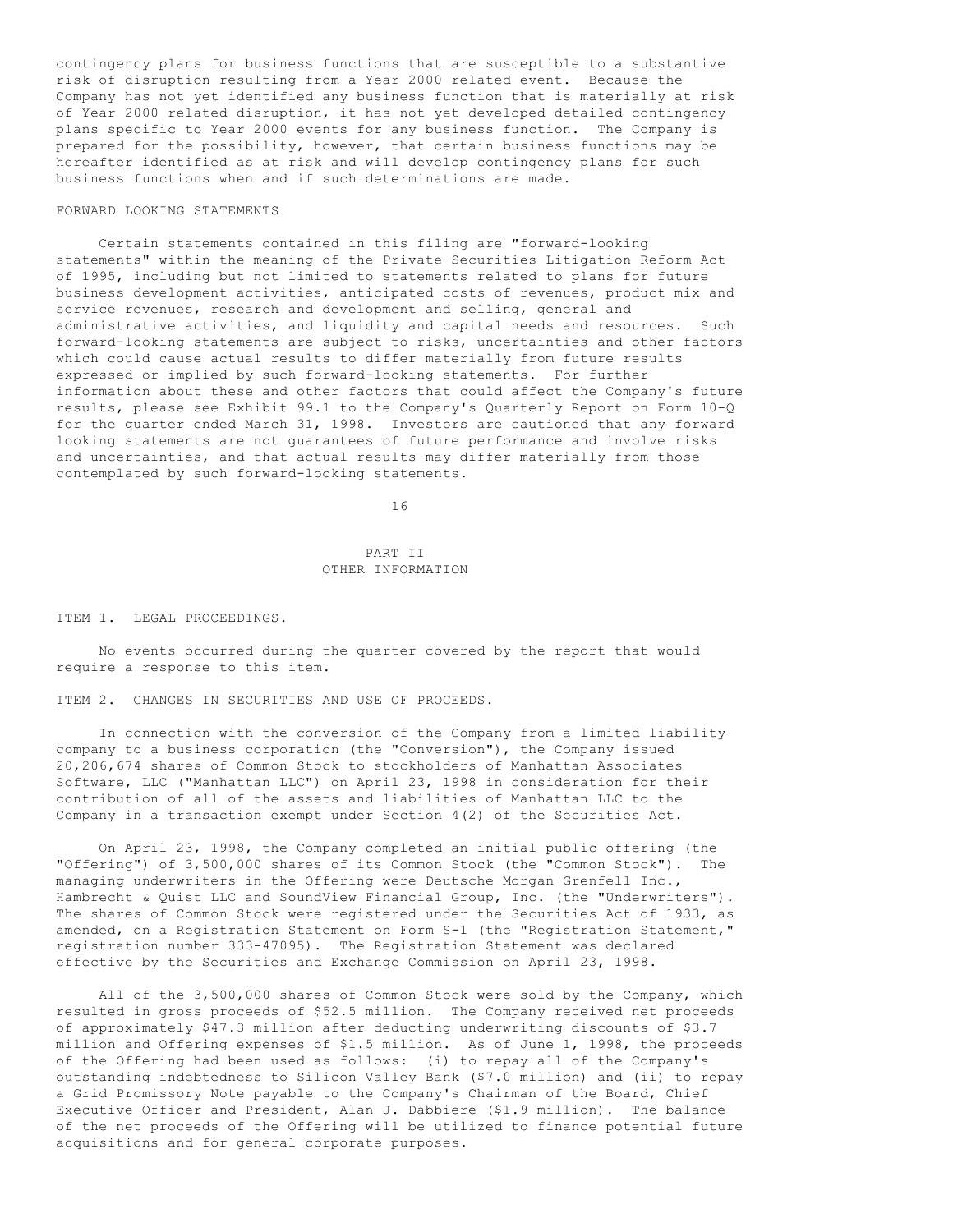ITEM 3. DEFAULTS UPON SENIOR SECURITIES.

 No events occurred during the quarter covered by the report that would require a response to this item.

ITEM 4. SUBMISSION OF MATTERS TO A VOTE OF SECURITY HOLDERS.

 No events occurred during the quarter covered by the report that would require a response to this item.

ITEM 5. OTHER INFORMATION.

 No events occurred during the quarter covered by the report that would require a response to this item.

17

ITEM 6. EXHIBITS AND REPORTS ON FORM 8-K.

(a) Exhibits

The following exhibits are filed with this Report:

Exhibit 27.1 Financial Data Schedule

(b) Reports to be filed on Form 8-K

 No reports on Form 8-K were filed during the quarter ended June 30, 1998.

18

### SIGNATURES

 Pursuant to the requirements of the Securities Exchange Act of 1934, the Registrant has duly caused this report to be signed on its behalf by the undersigned thereunto duly authorized.

## MANHATTAN ASSOCIATES, INC.

| Date: August 14, 1998 |  |  | /s/ Alan J. Dabbiere |
|-----------------------|--|--|----------------------|
|                       |  |  |                      |

 -------------------------------------------- Alan J. Dabbiere Chairman of the Board, Chief Executive Officer and President (Principal Executive Officer)

Date: August 14, 1998 /s/ Michael J. Casey

 -------------------------------------------- Michael J. Casey Chief Financial Officer and Treasurer (Principal Financial and Accounting Officer)